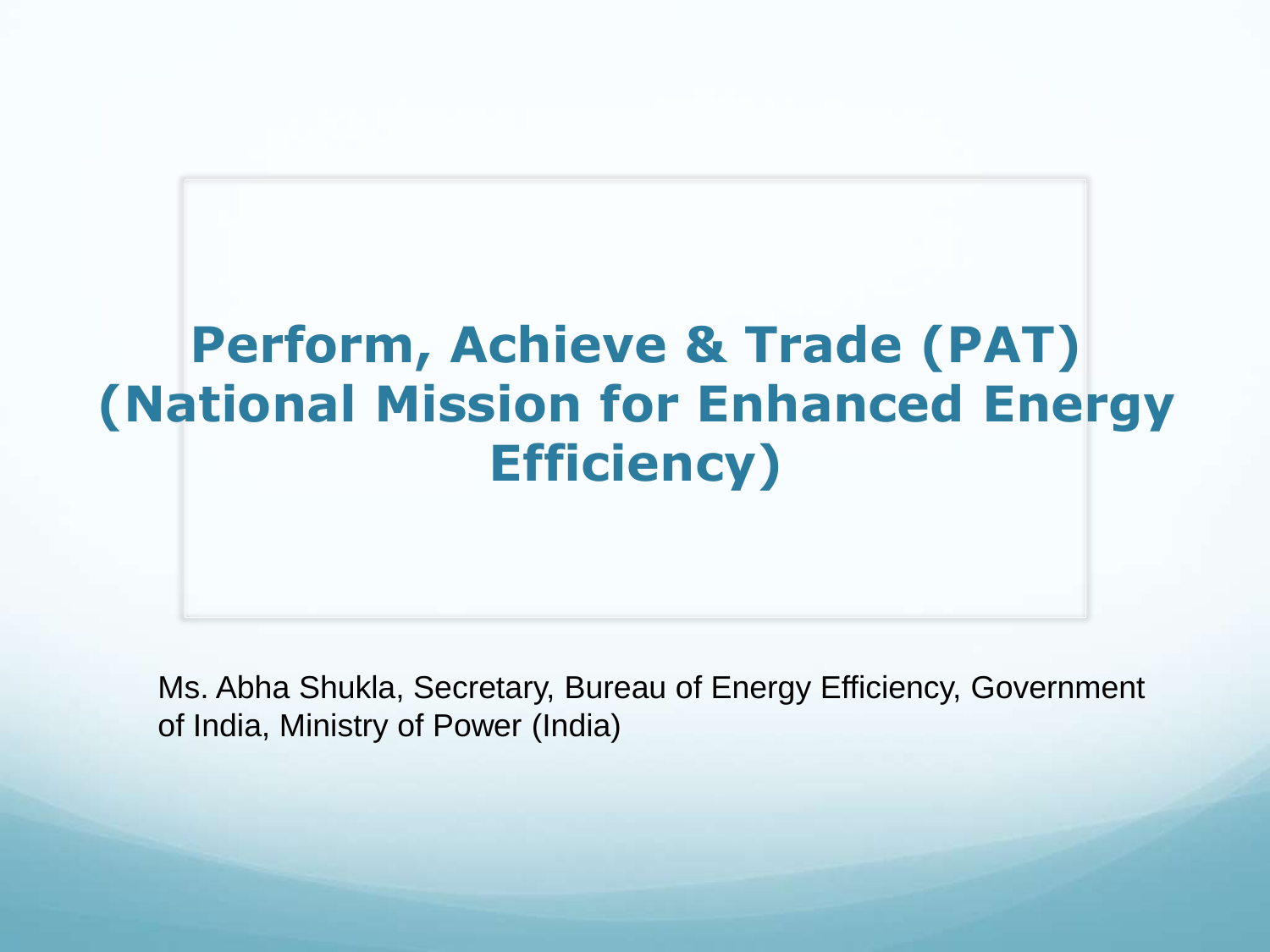

## NATIONAL MISSION FOR ENHANCED ENERGY EFFICIENCY (NMEEE)

- The National Action Plan on Climate Change June 2008
- Creation of institutional and policy framework
- Industrial energy efficiency is the need of the hour
- 25% contribution in GDP with 44% energy consumption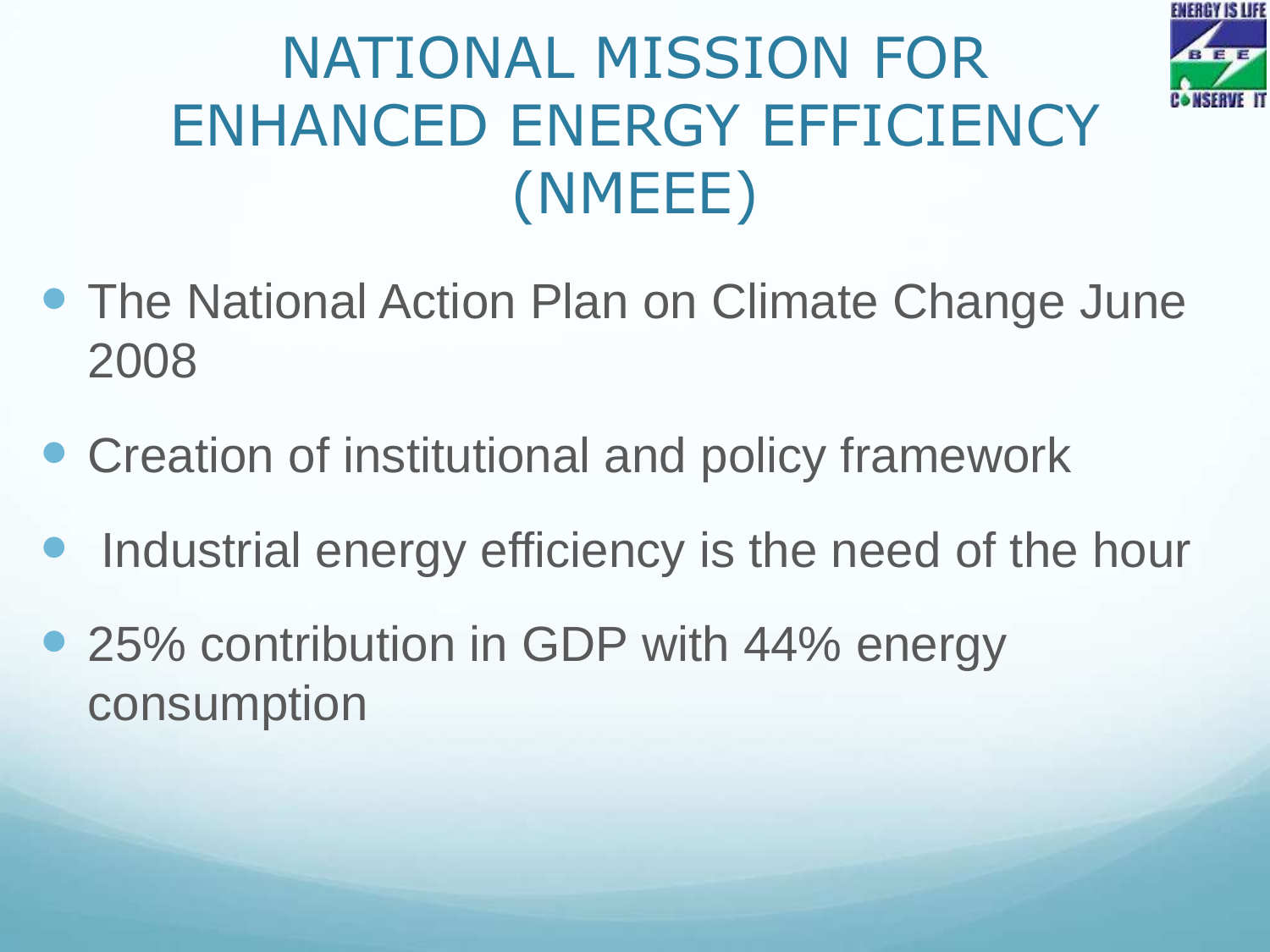## ENERGY SAVING POTENTIAL OF DIFFERENT SECTORS

| <b>SECTOR</b>              | <b>SAVING POTENTIAL IN</b><br><b>PERCENTAGE</b> |
|----------------------------|-------------------------------------------------|
| <b>Agriculture</b>         | 30                                              |
| Industry                   | 25                                              |
| <b>Transport</b>           | 20                                              |
| Domestic and<br>Commercial | 20                                              |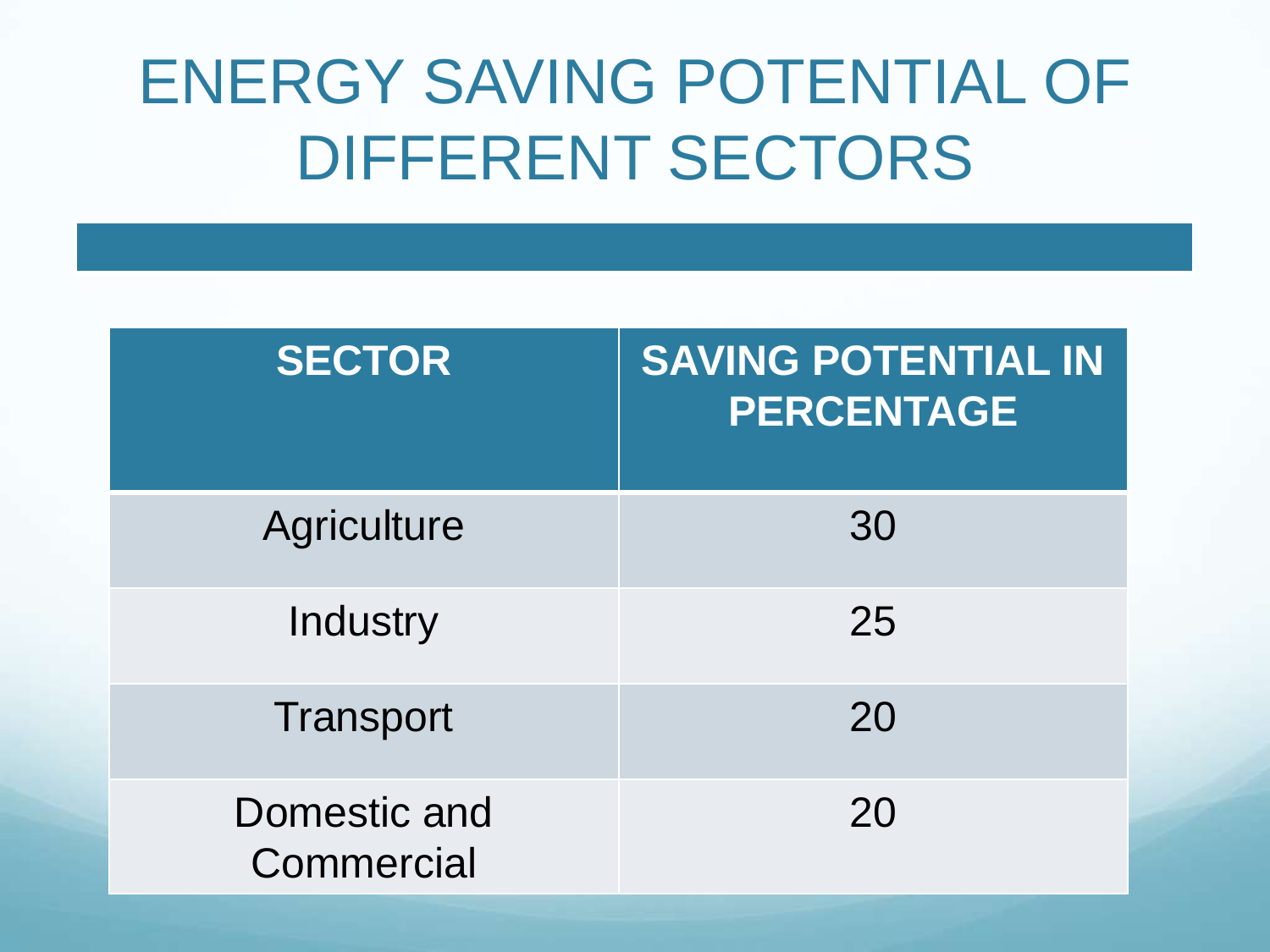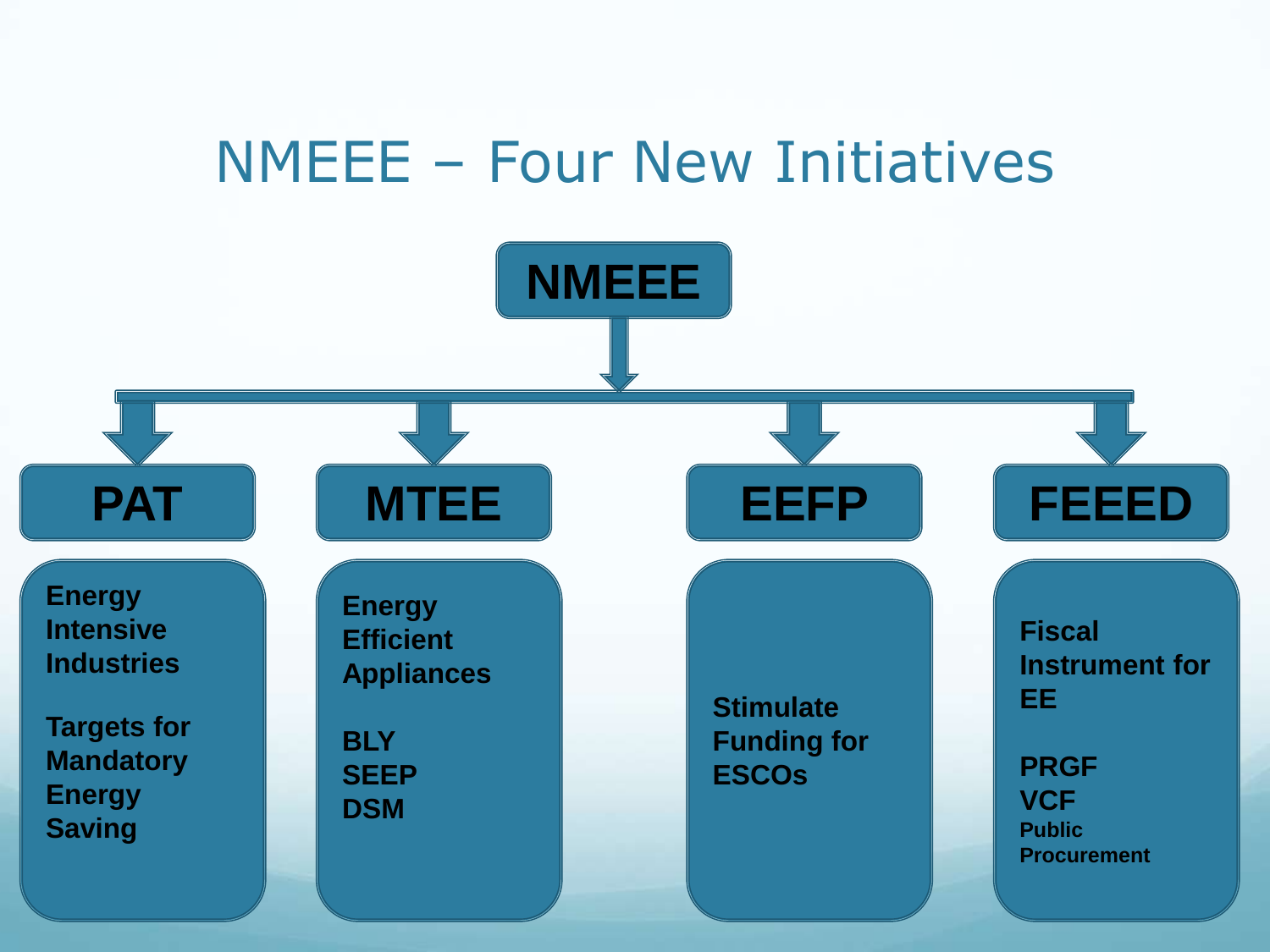# TARGETS OF NMEEE

- Annual fuel saving of more than 23 million ToE
- Cumulative avoided electricity capacity addition of 19000 MW
- CO2 emission mitigation of 98 million tones per year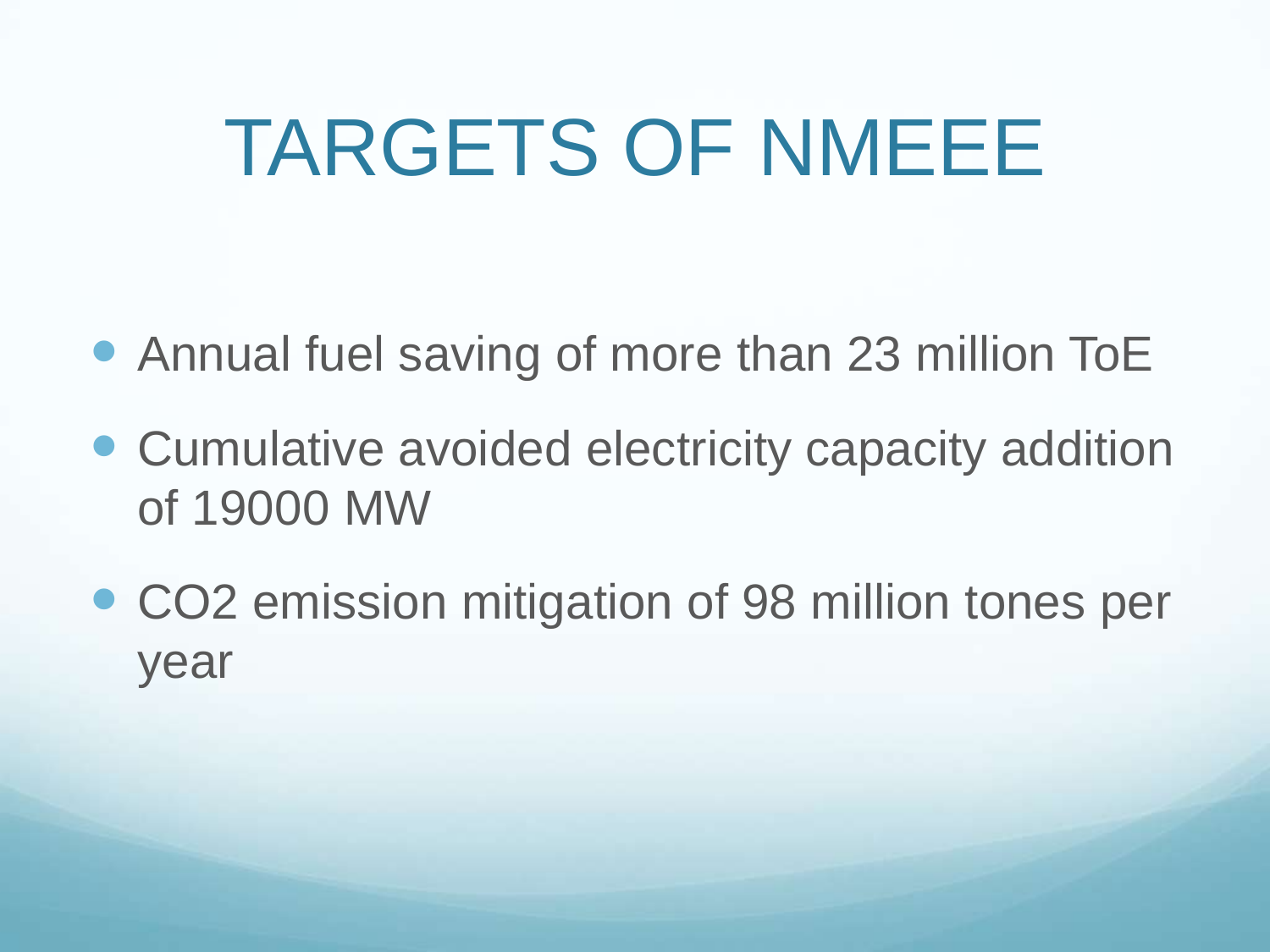## THRESHOLD OF ANNUAL ENERGY USE FOR VARIOUS INDUSTRIES

| <b>SECTOR</b>               | <b>MINIMUM ANNUAL ENERGY</b><br><b>CONSUMPTION IN TONNES OF</b><br><b>OIL EQUIVALENT</b> |
|-----------------------------|------------------------------------------------------------------------------------------|
| <b>ALUMINIUL</b>            | 7500                                                                                     |
| <b>CEMENT</b>               | 30000                                                                                    |
| <b>CHLOR-ALKALI</b>         | 12000                                                                                    |
| <b>FERTILIZER</b>           | 30000                                                                                    |
| <b>IRON AND STEEL</b>       | 30000                                                                                    |
| <b>PAPER AND PULP</b>       | 30000                                                                                    |
| <b>TEXTILE</b>              | 3000                                                                                     |
| <b>THERMAL POWER PLANTS</b> | 30000                                                                                    |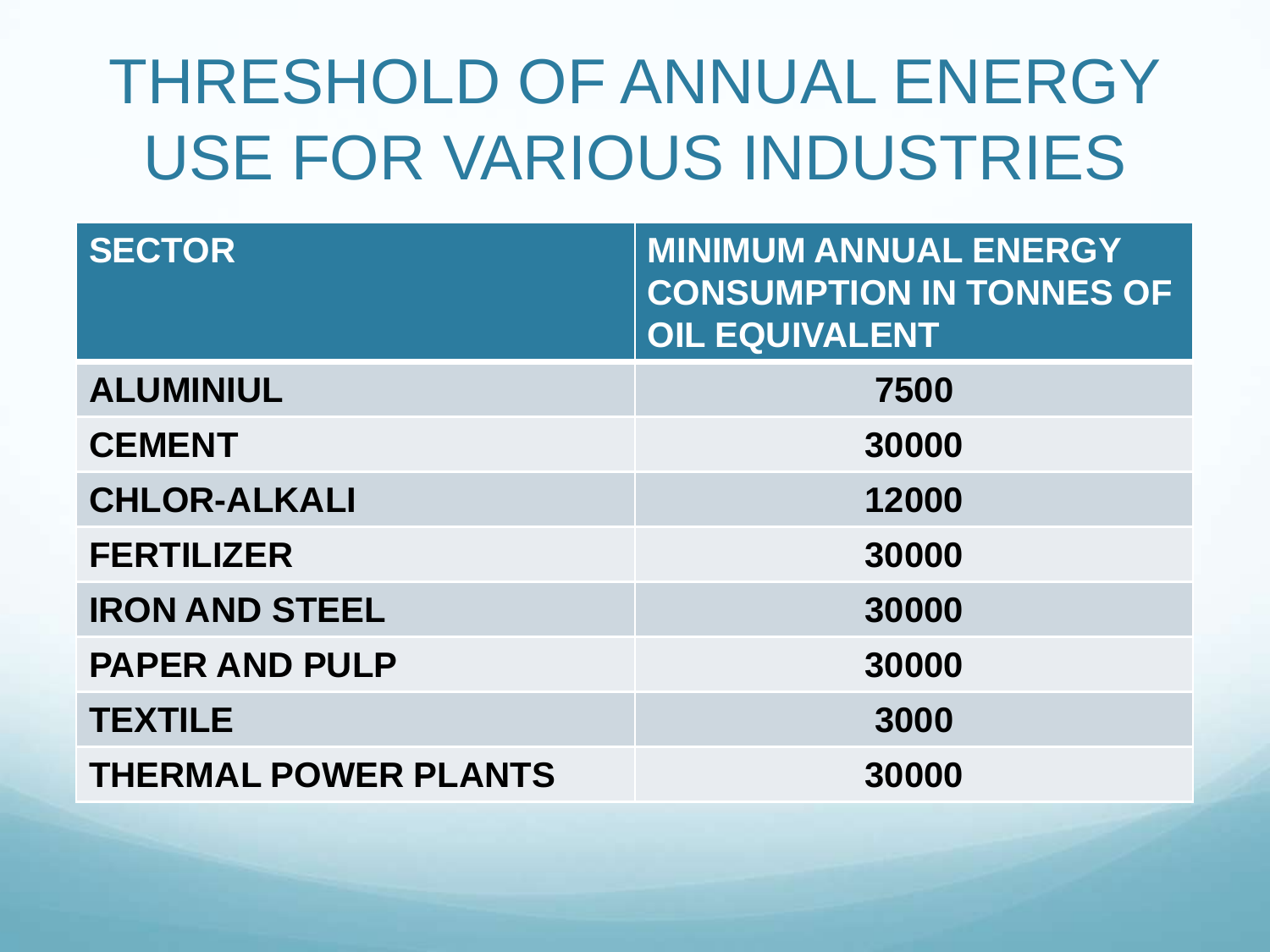

## ESTIMATED ENERGY **CONSUMPTION**

| <b>Sector</b>   | <b>MTOE</b> |                                                    |
|-----------------|-------------|----------------------------------------------------|
| Power (Thermal) | 104.14      |                                                    |
| Iron & Steel    | 28.00       | About 70% of DCs<br><b>Contribute 97% of Total</b> |
| Cement          | 11.87       | <b>Consumption</b>                                 |
| Fertilizer      | 7.86        |                                                    |
| Aluminium       | 7.73        |                                                    |
| Paper           | 2.09        |                                                    |
| <b>Textile</b>  | 1.62        | About 30% of DCs<br>contribute rest 3% of          |
| Chlor-Alkali    | 0.84        | <b>Total Consumption</b>                           |
| <b>TOTAL</b>    | 164.15      |                                                    |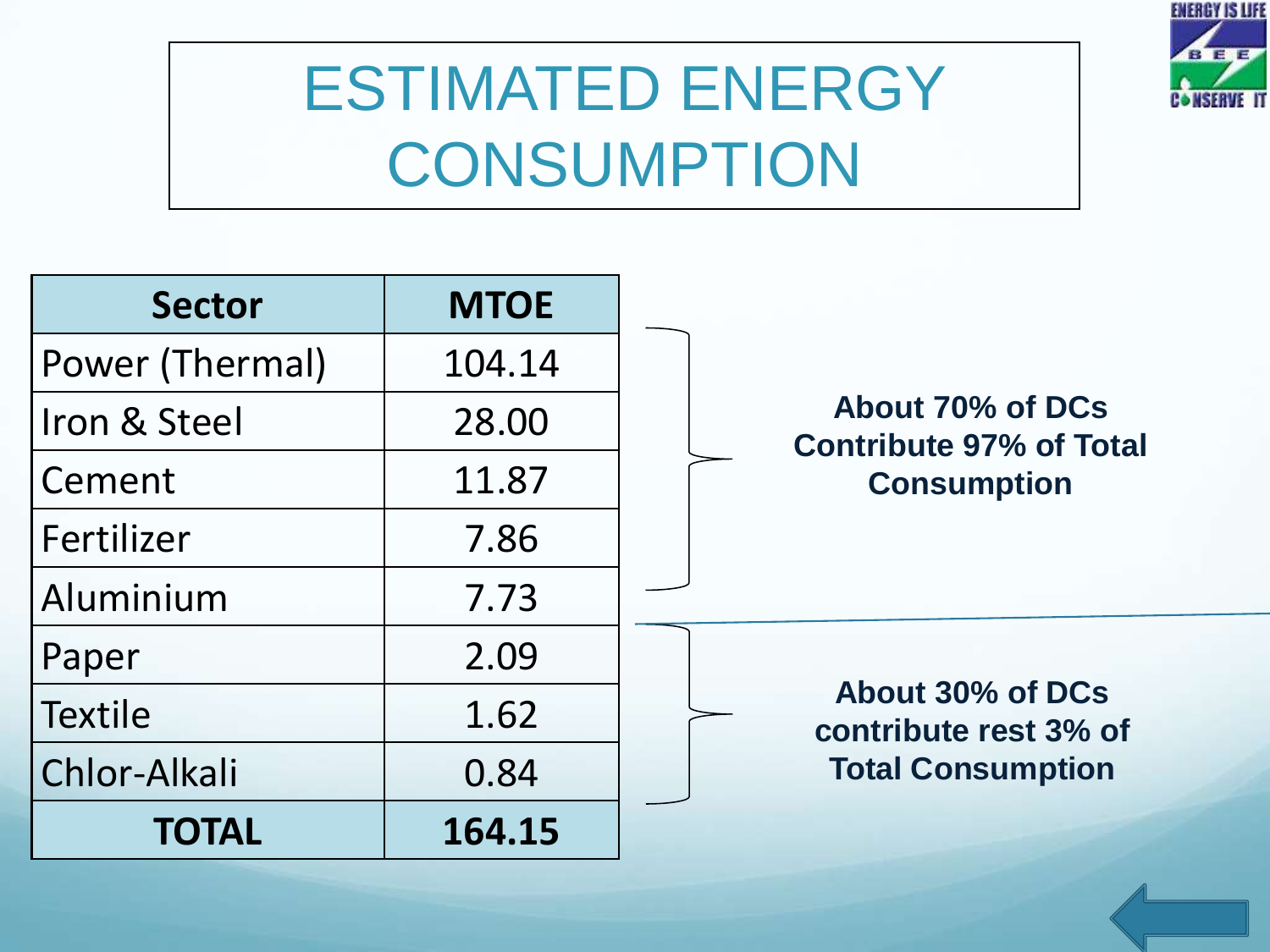## APPROACH FOR SETTING THE TARGETS

#### **Total Saving Objective = 6.6 MTOE**

| <b>Sector</b>      | No. of<br><b>Identified DCs</b> | <b>Reported</b><br><b>Energy</b><br><b>Consumption</b> | <b>Share of</b><br><b>Consumption</b> | <b>Apportioned</b><br><b>Energy</b><br>reduction | <b>Target for</b><br>each Sector |
|--------------------|---------------------------------|--------------------------------------------------------|---------------------------------------|--------------------------------------------------|----------------------------------|
|                    |                                 | (MTOE)                                                 | (%)                                   | (MTOE)                                           | (%)                              |
| Iron & Steel       | 76                              | 28.00                                                  | 46.66%                                | 1.647                                            | 5.88                             |
| Cement             | 82                              | 11.87                                                  | 19.78%                                | 0.698                                            | 5.88                             |
| <b>Fertilizers</b> | 29                              | 7.86                                                   | 13.10%                                | 0.462                                            | 5.88                             |
| Aluminium          | 10                              | 7.73                                                   | 12.88%                                | 0.455                                            | 5.88                             |
| Paper & pulp       | 31                              | 2.09                                                   | 3.48%                                 | 0.123                                            | 5.88                             |
| <b>Textile</b>     | 85                              | 1.62                                                   | 2.70%                                 | 0.095                                            | 5.88                             |
| Chlor-Alkali       | 22                              | 0.84                                                   | 1.40%                                 | 0.049                                            | 5.88                             |
| <b>Sub_Total</b>   | 335                             | 60.01                                                  | 100%                                  | 3.53                                             | 5.88                             |
| <b>TPPs</b>        | 142                             | 104.56                                                 | 100%                                  | 3.10                                             | 3.0                              |
| <b>TOTAL</b>       | 477                             | 165.57                                                 |                                       | 6.63                                             | 4.0                              |

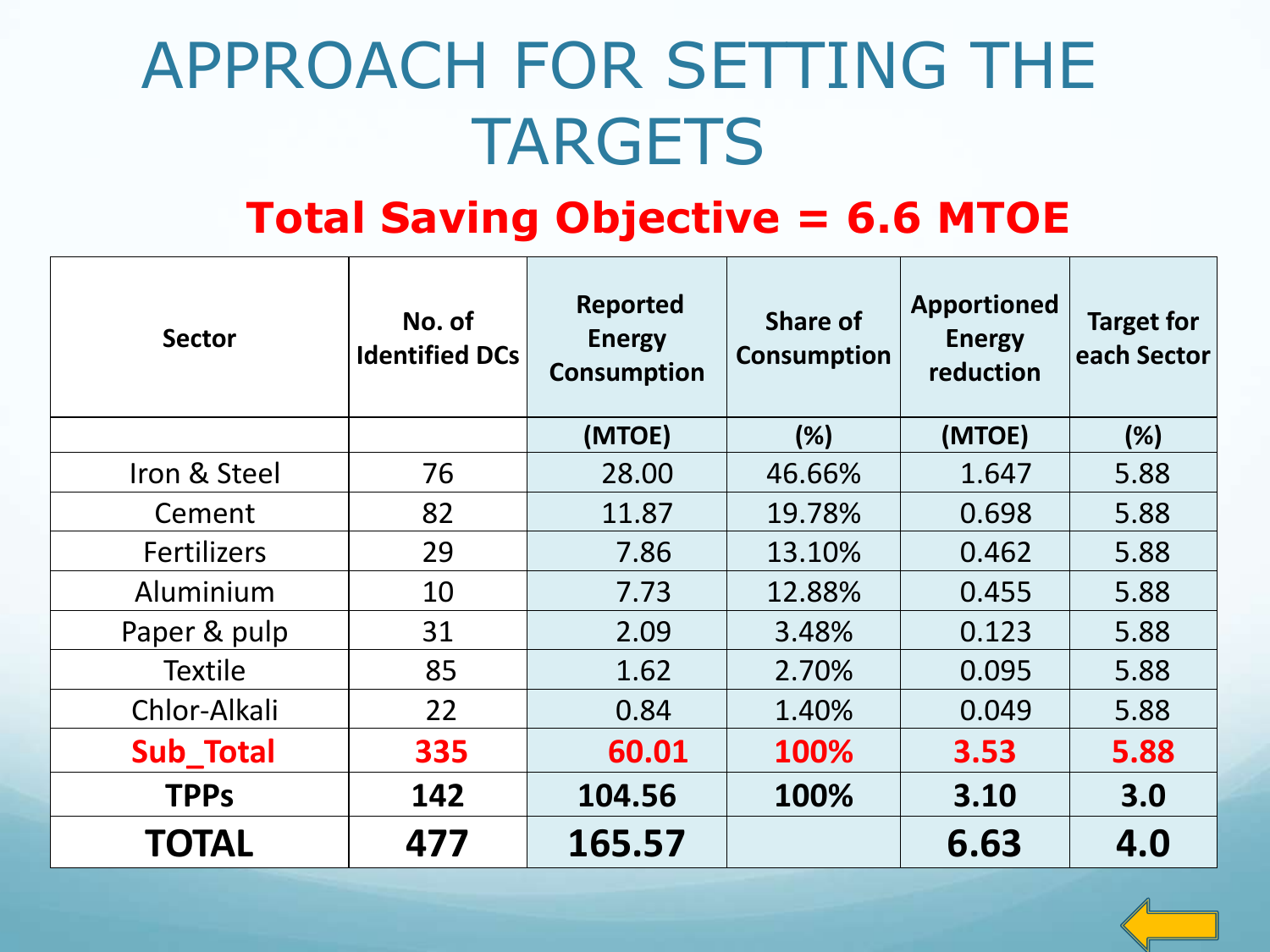## PAT SCHEME:BACKGROUND AND SCOPE

- Covers 477 des[i](#page-16-0)gnated consumers in 8 sectors
- All DCs consume about 165 mtoe energy
- Targets would be given to all DCs to achieve the same within a time frame
	- Achievement > Target E-Scerts
	- Achievement < Target Purchase Escerts
- National Target  $= 6.6$  mtoe at the end of 1st PAT Cycle ( by 2014-15)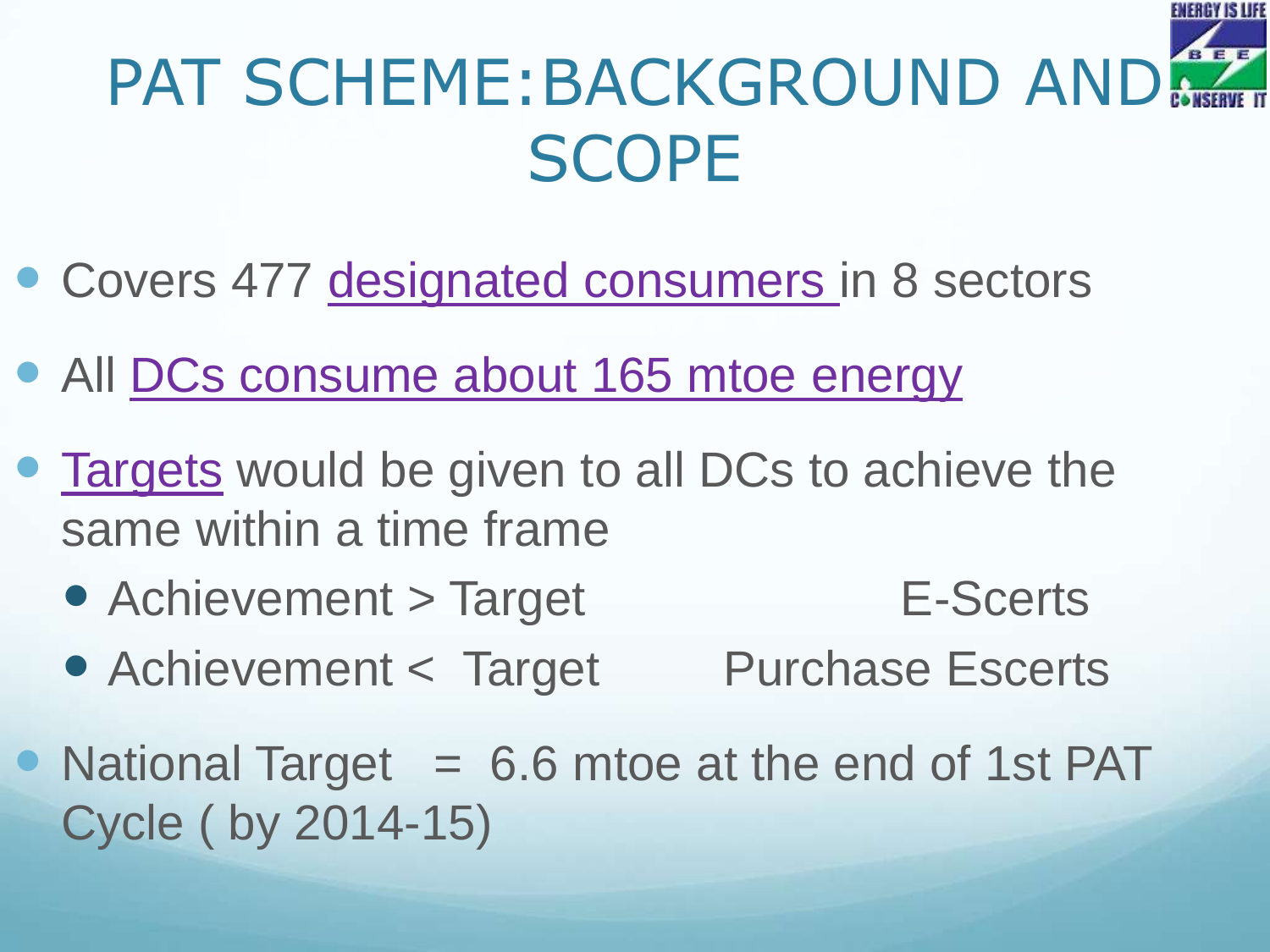

## APPROACH TOWARDS TARGET **SETTING**

• Sectoral Target are on pro-rata basis of energy consumption among 8 sectors to achieve National **Target** 

- Establishment of Baseline :
	- As per reported data of last 5 years (2005-06 to 2009-10)
	- Normalization Factor (capacity utilization)
	- Arithmetic Average of last 3 years value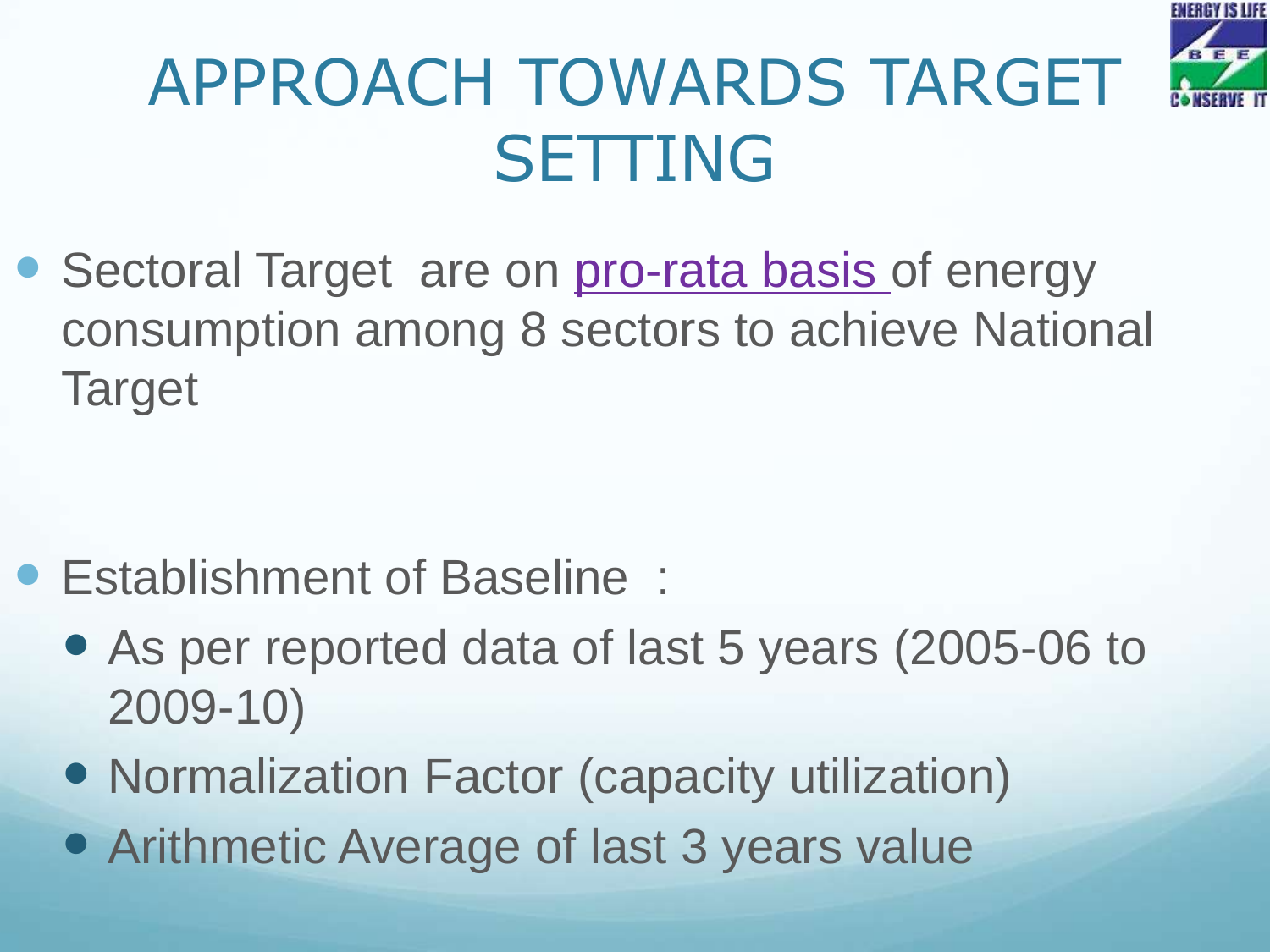## TARGETS, INCENTIVES AND PENALTIES

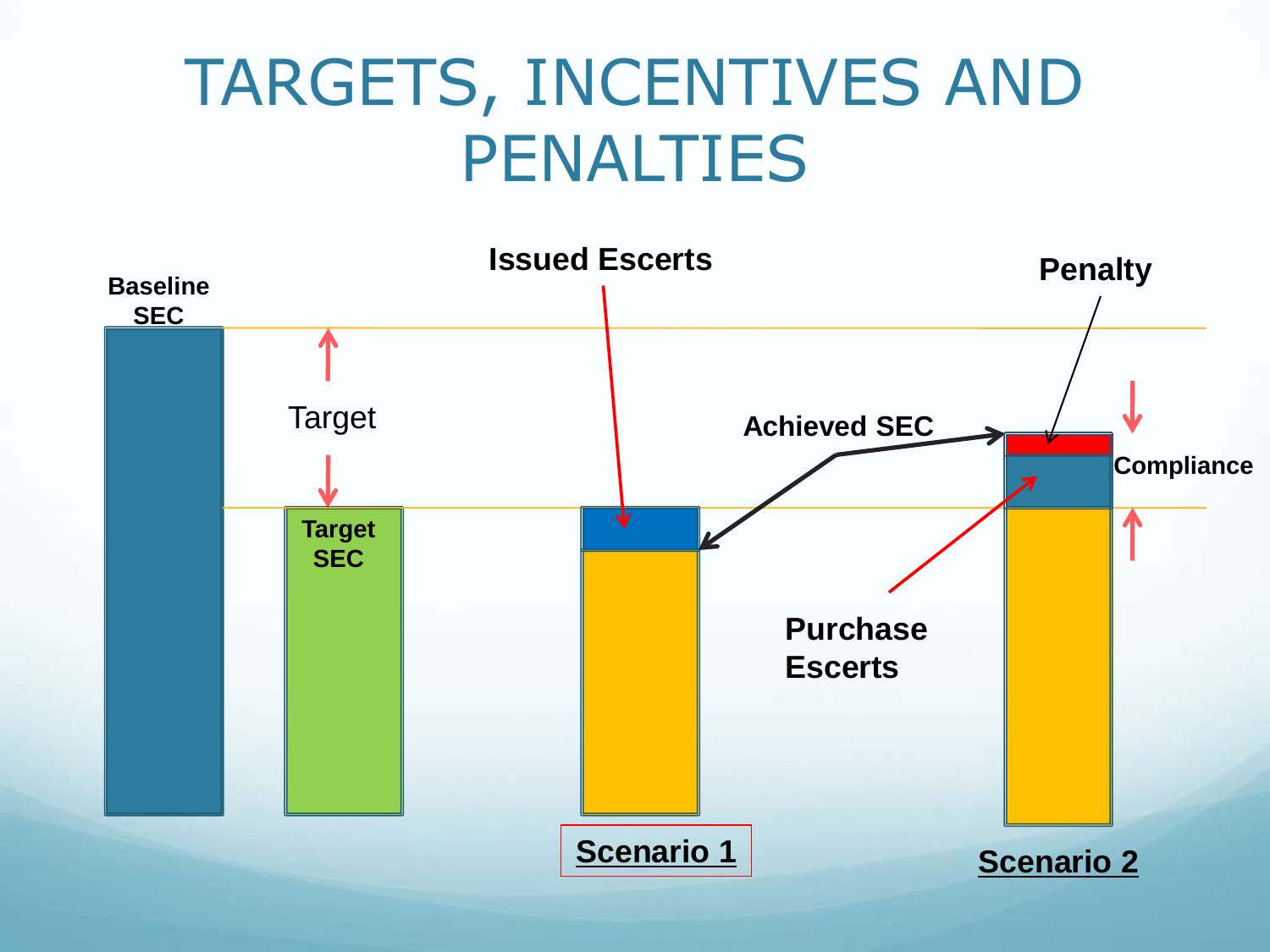### METHODOLOGY FOR ESTIBLISHING BASELINE

#### **Definitions:**

- Baseline Year : 2009-10
- 
- 
- Baseline CU% (CU<sub>base</sub>)
- 
- 
- 
- Baseline Production  $(P_{base})$  : Avg. of 2007-8, 2008-9 & 2009-10
- Baseline SEC (SEC<sub>base</sub>) : Avg. of 2007-8, 2008-9 & 2009-10
	- ) : Avg. of 2007-8, 2008-9 & 2009-10
	- Target SEC (SEC<sub>target</sub>) : SEC as estimated in 2013-14
	- Target as : % reduction from SEC<sub>hase</sub>
- **Estimation of Energy Saving (MTOE) :**

$$
P_{base}
$$
 (SEC <sub>base</sub> - SEC <sub>target</sub>)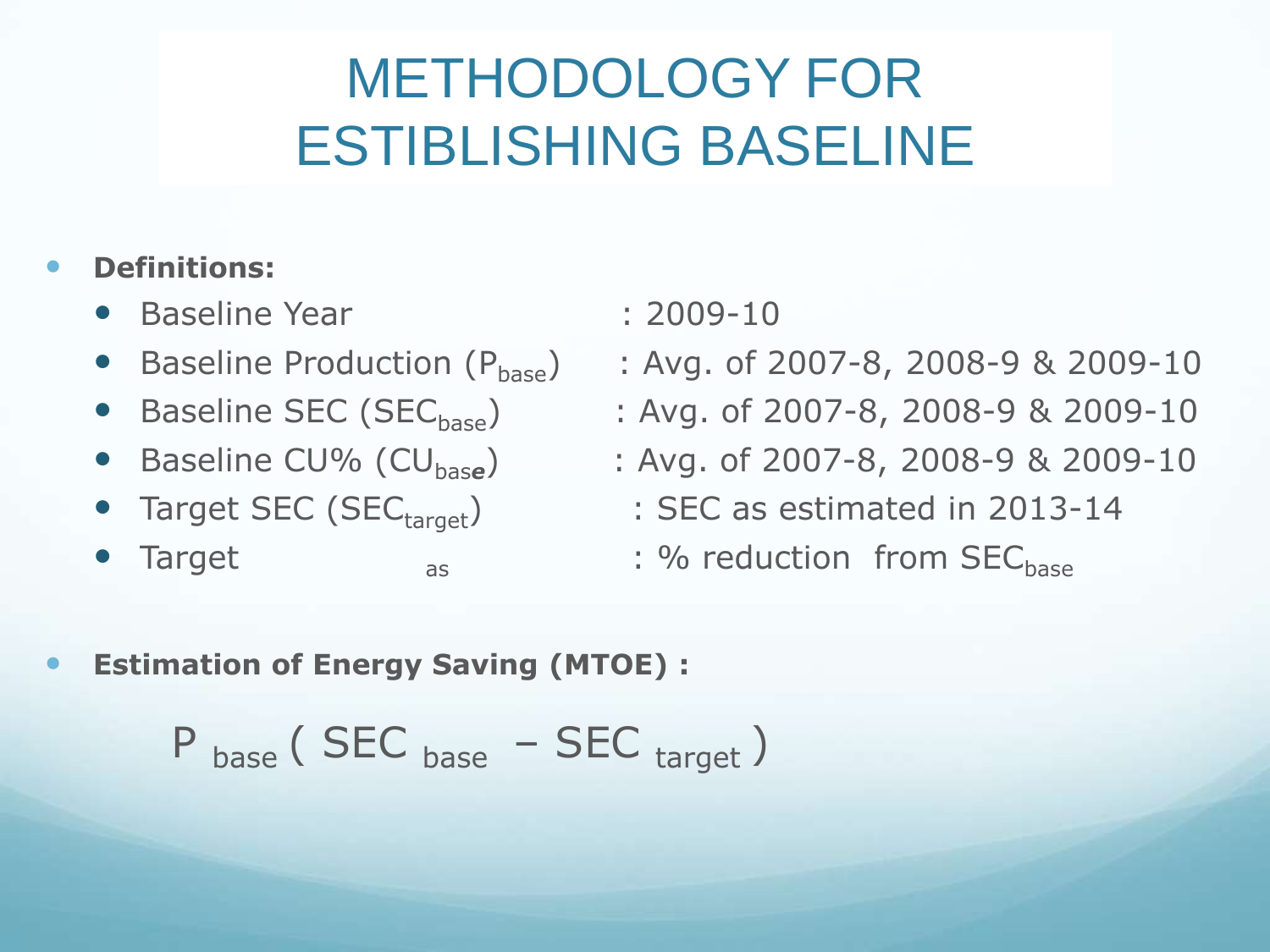## APPROACH TOWARDS TARGET SETTING

 Targets to be statistically calculated based on relative SEC [a](#page-20-0)pproach after grouping the DCs suitably

- Estimated targets to be justified by the saving potential available
	- **Baseline Energy Audits**
- The target to be reviewed by an expert committee before notification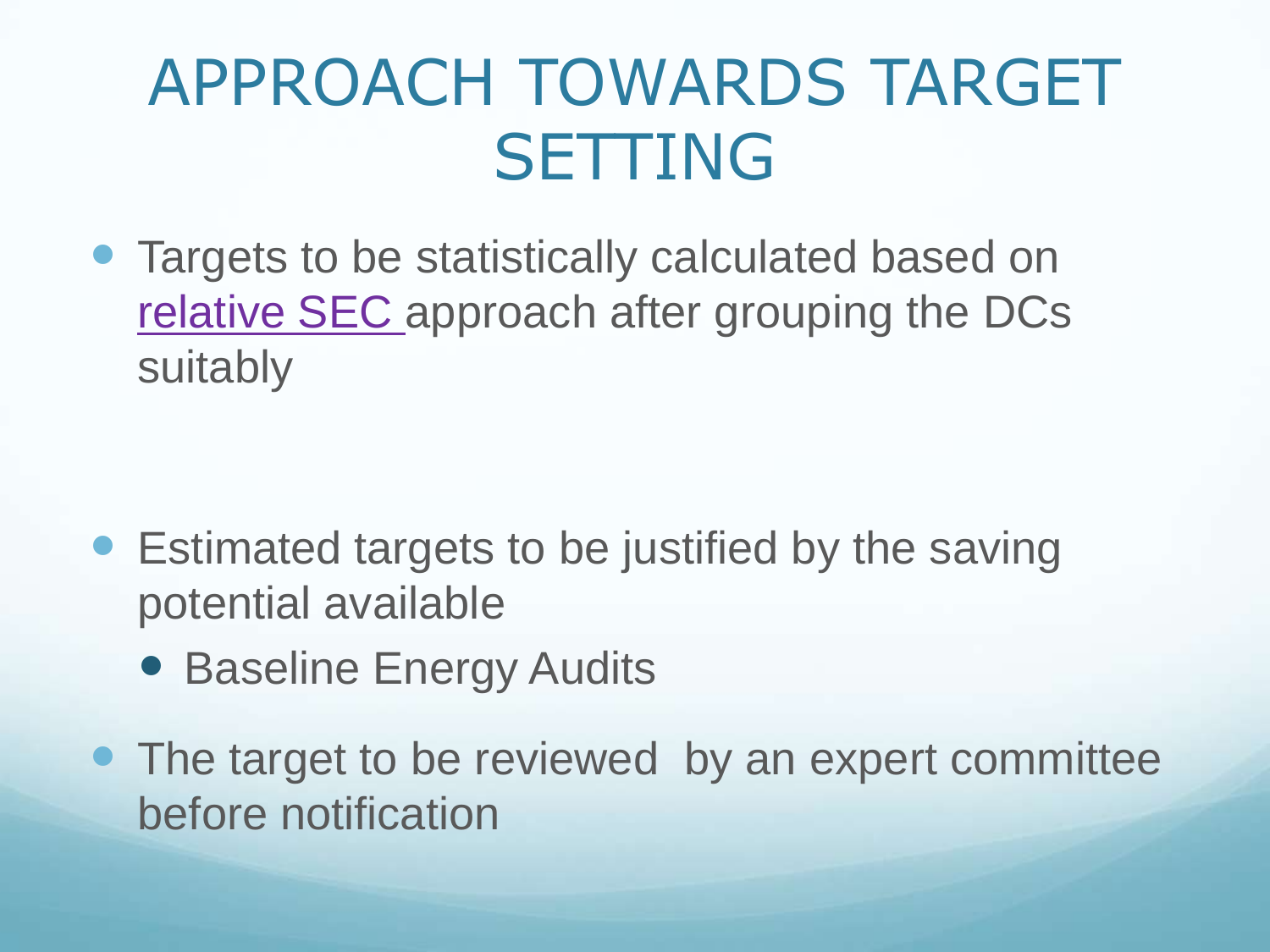### GROUPING OF DCs

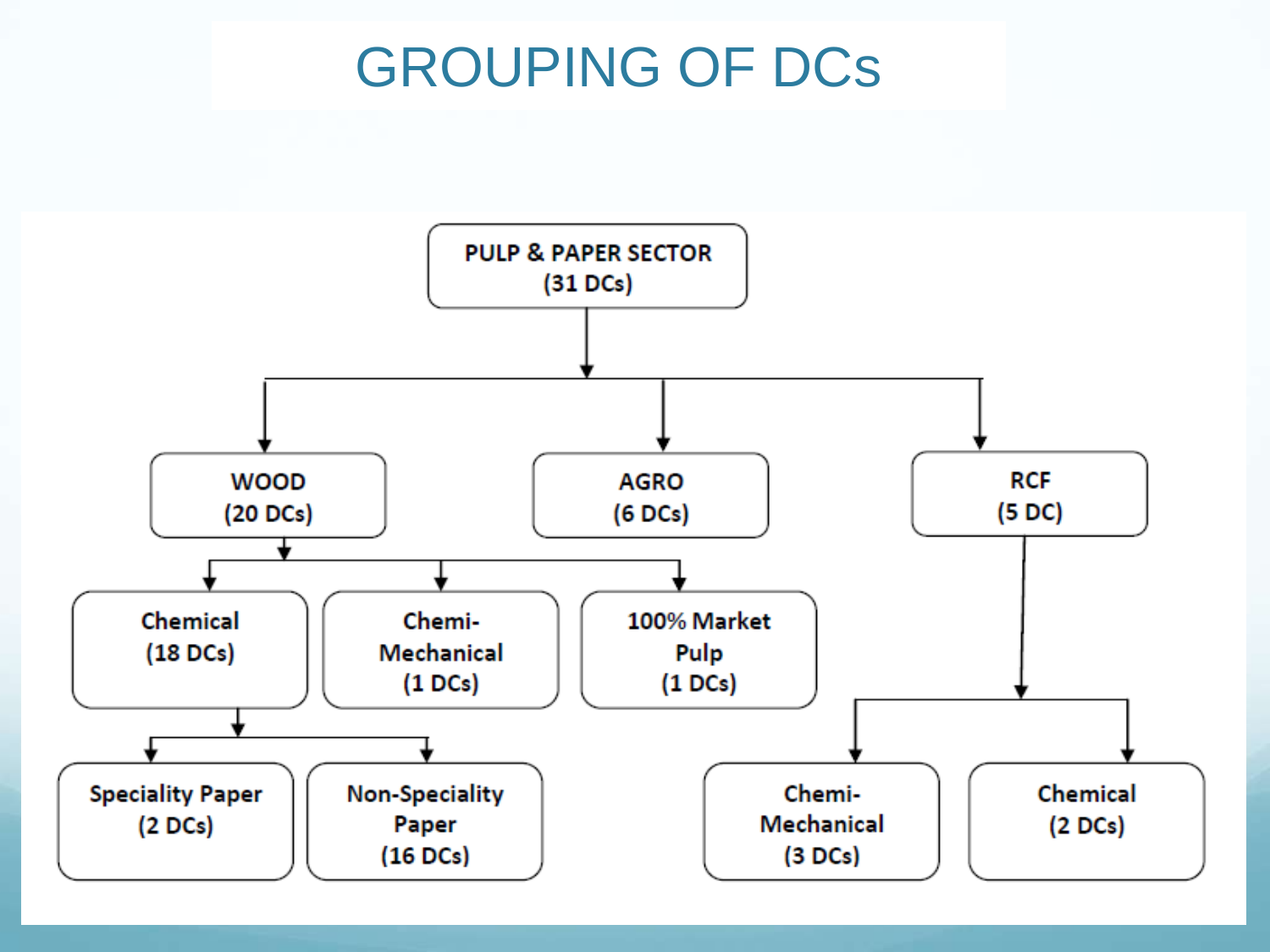### Analytical Approach for Target Setting

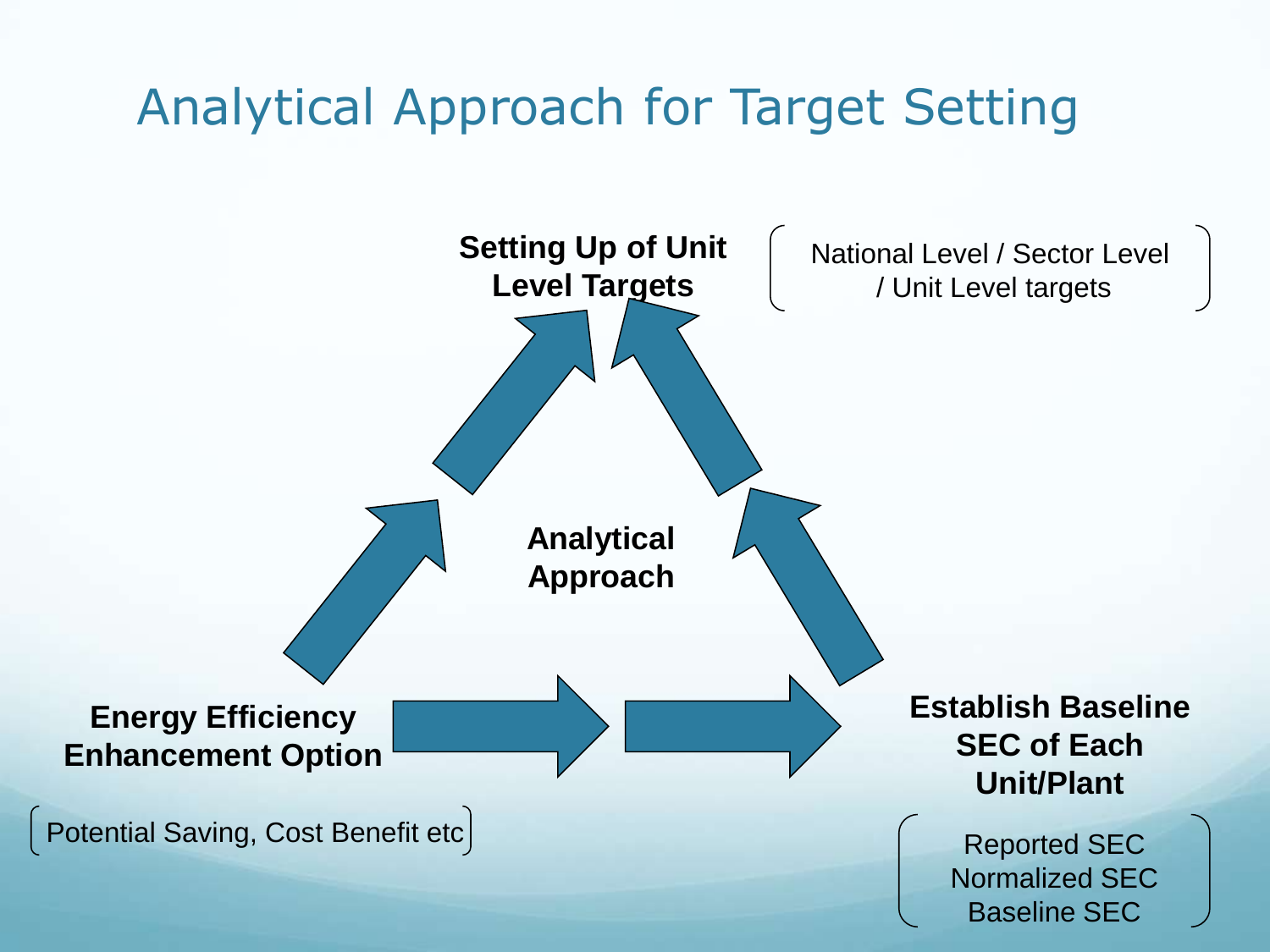#### Suitable Grouping of DCs Done based on similar characteristics for target setting

Relative SEC concept has been adopted in DCs who are in same group after allocating group target (in absolute term) in a pro-rata basis



*All values in TOE/MT*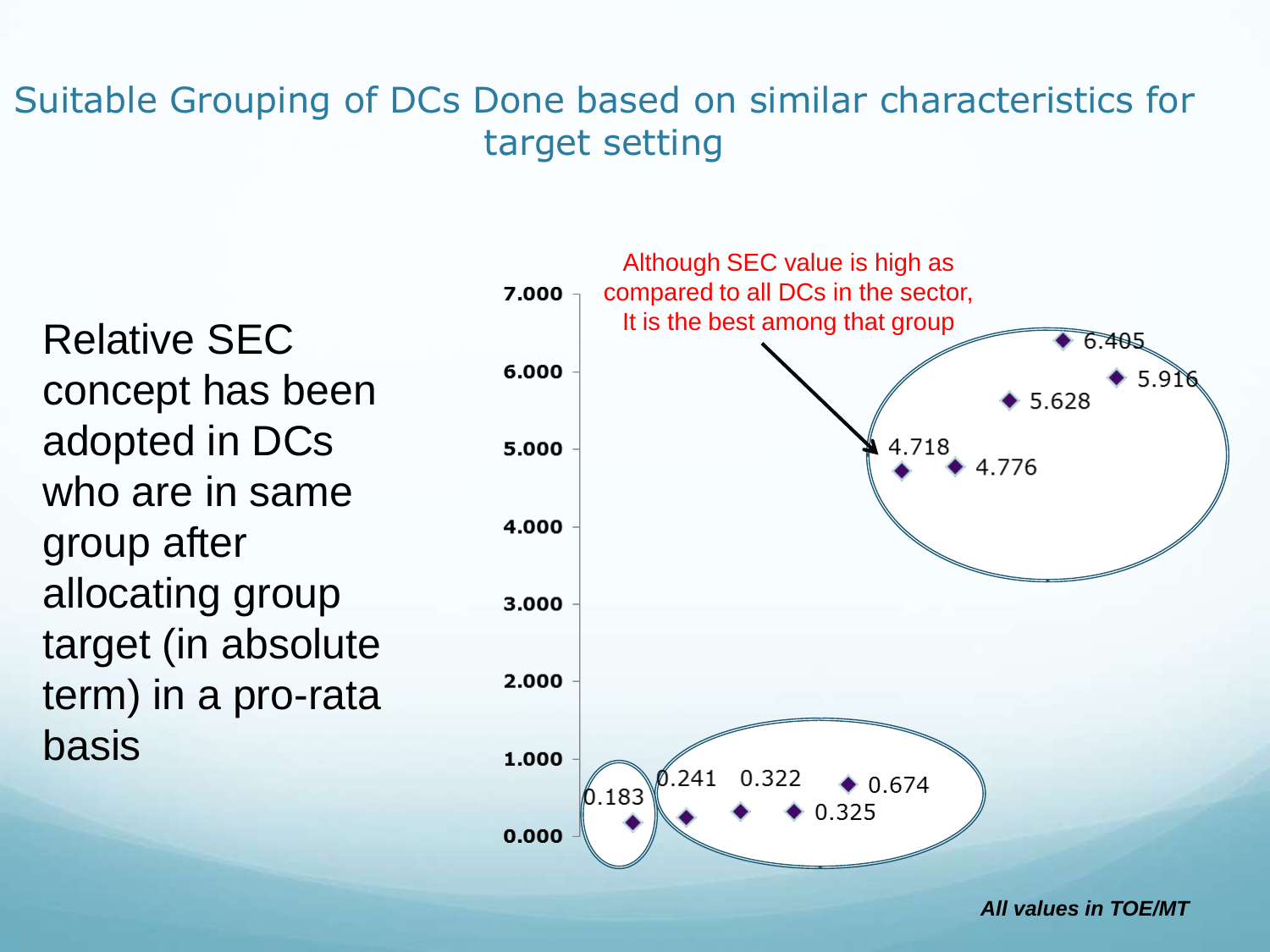

## Status : PAT

- Baseline SEC on Gate-to-Gate basis has been established based on 5 years data from DCs reported through notified format
- Target for SEC reduction worked out based on :
	- Statistical Model for 6 sectors (Relative SEC and top-down approach)
	- Deviation from design Net HR for TPPs
	- Methodology suggested by FAI for Fertilizer Sector
- <span id="page-16-0"></span>• Report on Draft Target Setting has been approved MoP. Sectoral expert committee meetings are also held. Notification Process has been initiated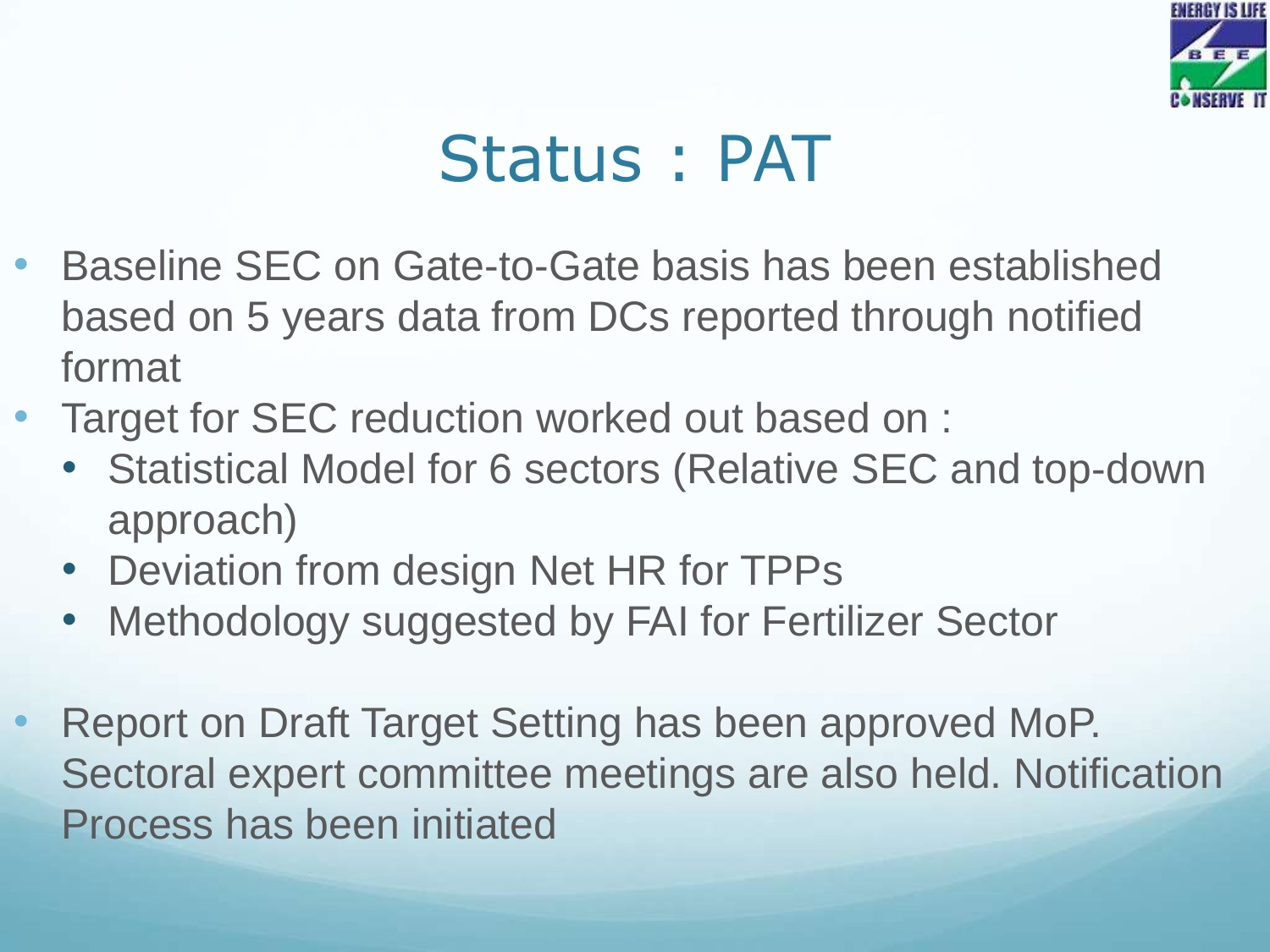## STATUS; PAT

- Energy Audit has been started April 2011 by CEAs in all DCs to verify the reported data, its source and potential saving avenues
- PAT Operational Document (POD) has been prepared.
- About 40 stakeholder workshops conducted at National, State and Cluster level with participation of more than 2000 delegates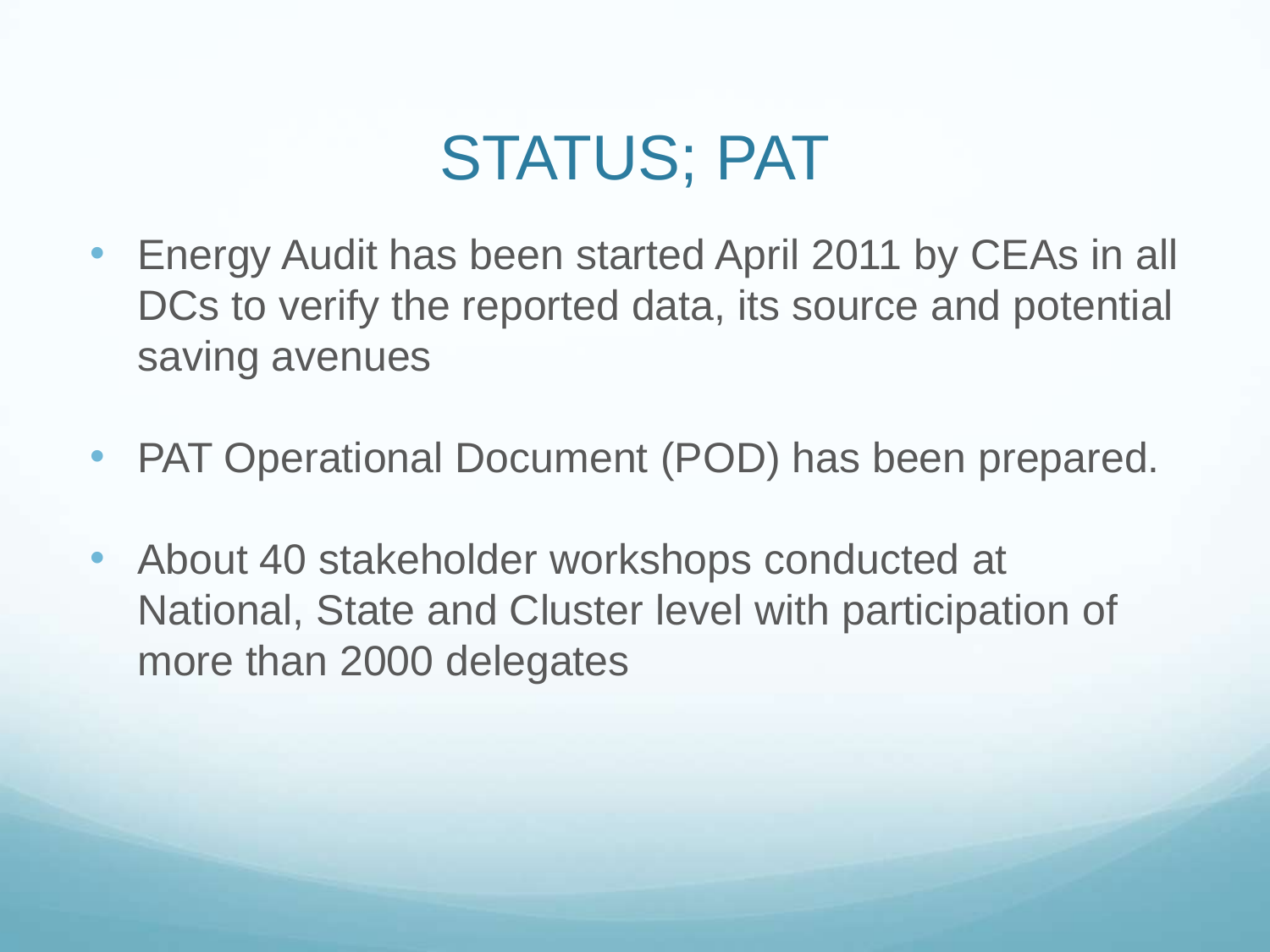## PAT LEGAL FRAMEWORK

- •Furnish report of energy consumption to the Designated Authority of the State as well as to BEE (section 14(k)). •Designate or appoint an Energy Manager who will be incharge of submission of annual energy consumption returns of the Designated Agencies and BEE (section 14 (l)).
- •Comply with the energy conservation norms and standards prescribed under section 14 (g) of the Act. •Purchase Energy Saving Certificates (ESCerts) for compliance to section 14 (g) in the event of default. The Act has been amended with the addition of new subsection 14A to enable this and section 14A(2) allows such trading. EScerts are defined by adding a new sub-section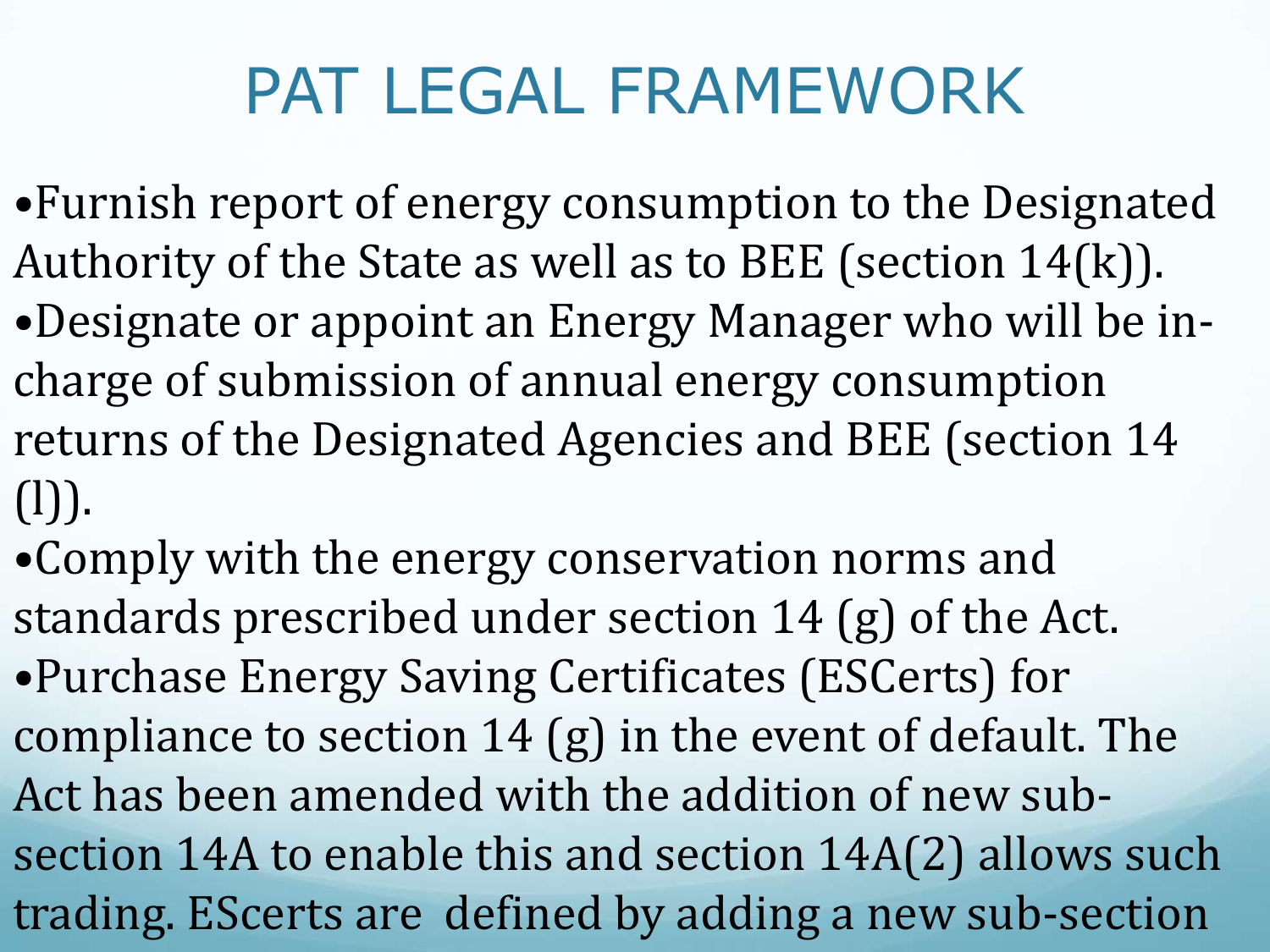- Monitoring and Verification of compliance by Designated Energy Auditors (DENA) which will be prescribed the Government/ BEE under section  $14A/13$  (p) of the Act.
- Excess achievement of the target set would entail issuance of ESCerts under section 14A(1).
- Penalty for non-compliance being Rs. 10 lakhs and the value of non-compliance measured in terms of the market value of tones of oil equivalent by inserting a new section 26(1A).
- BEE to be the overall regulator and dispute resolution agency and Energy Efficiency Service Ltd. (EESL) to be the process manager.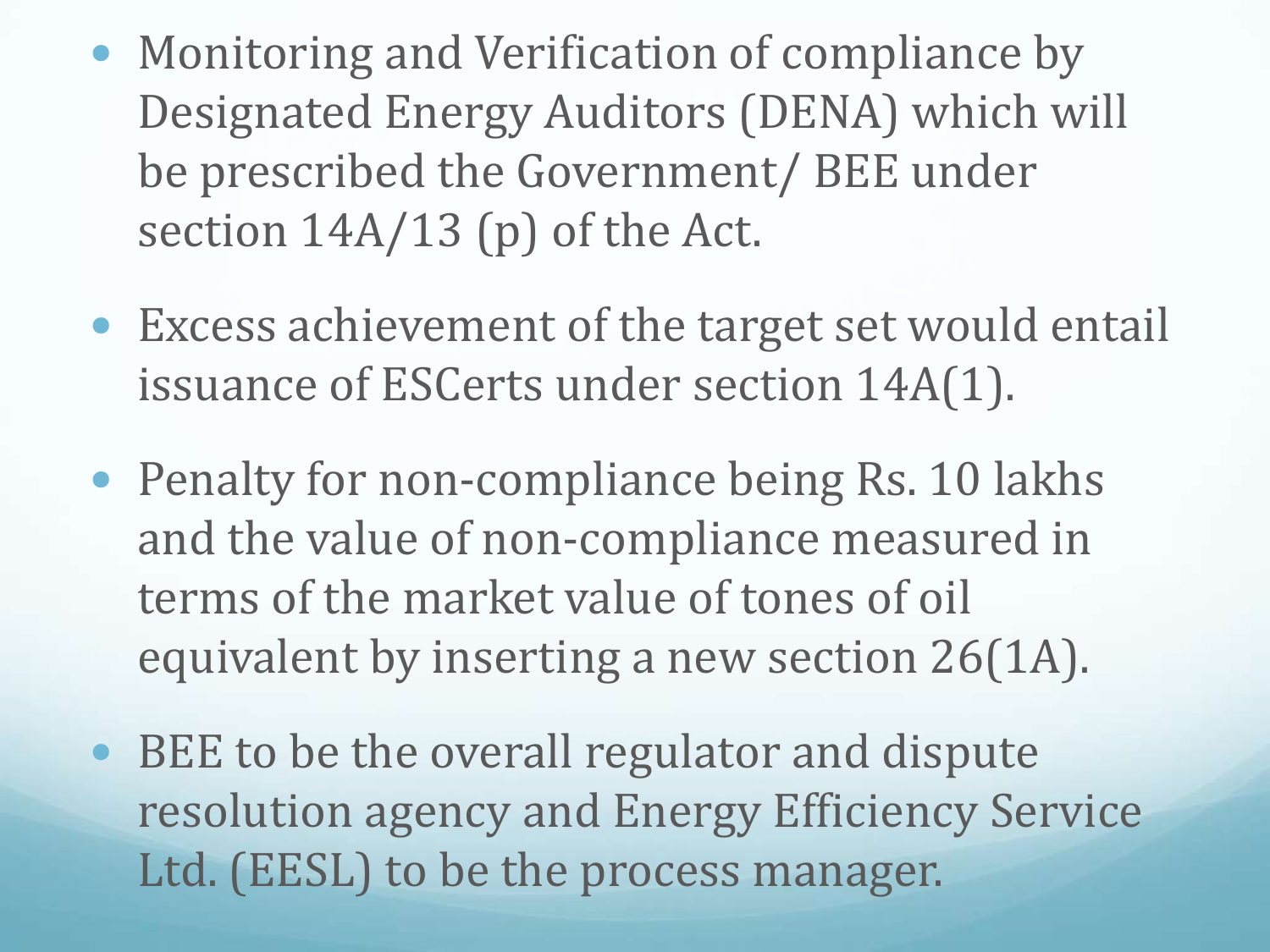# Institutional Design Schematic

<span id="page-20-0"></span>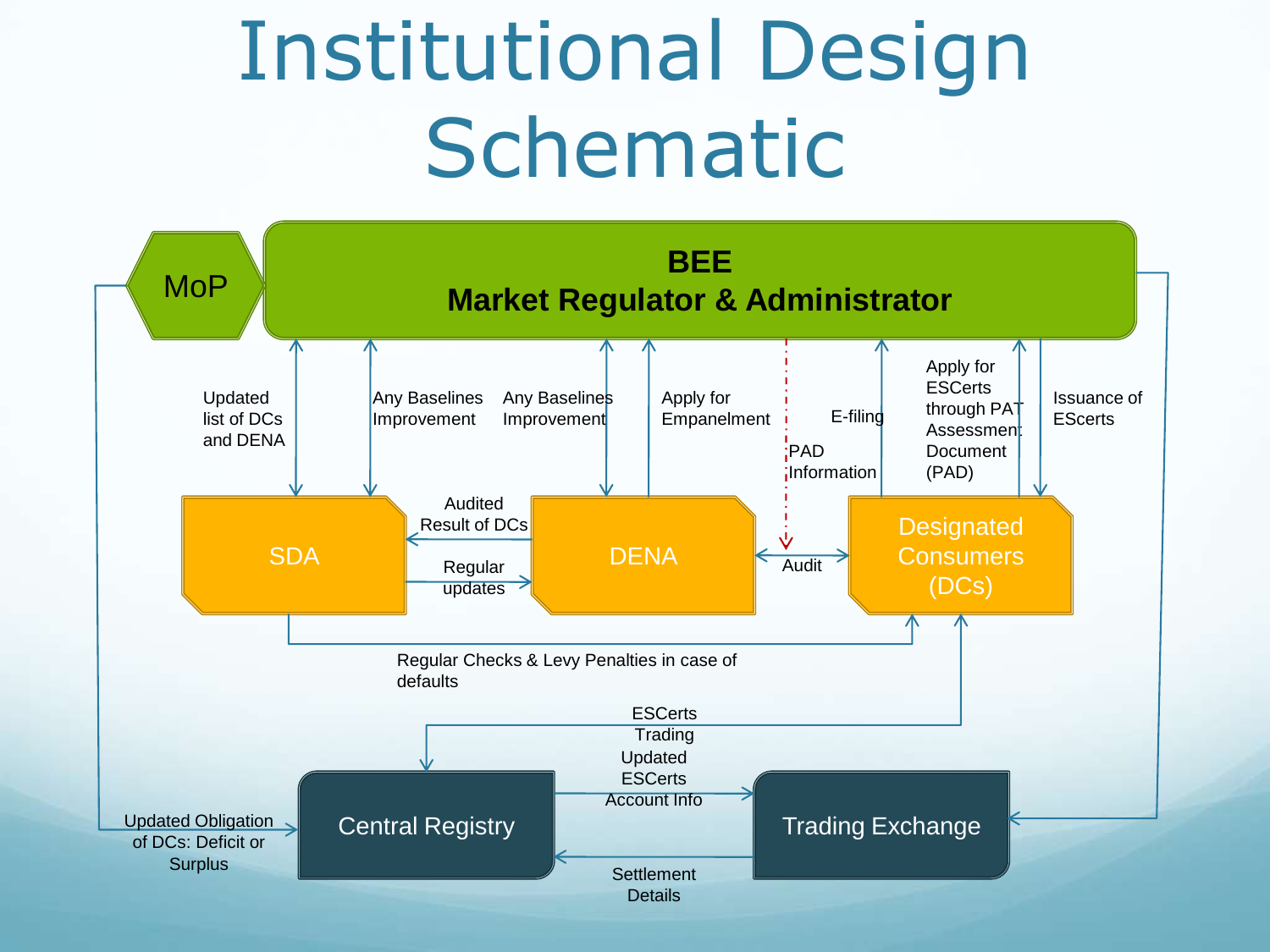

# *Thanks ….*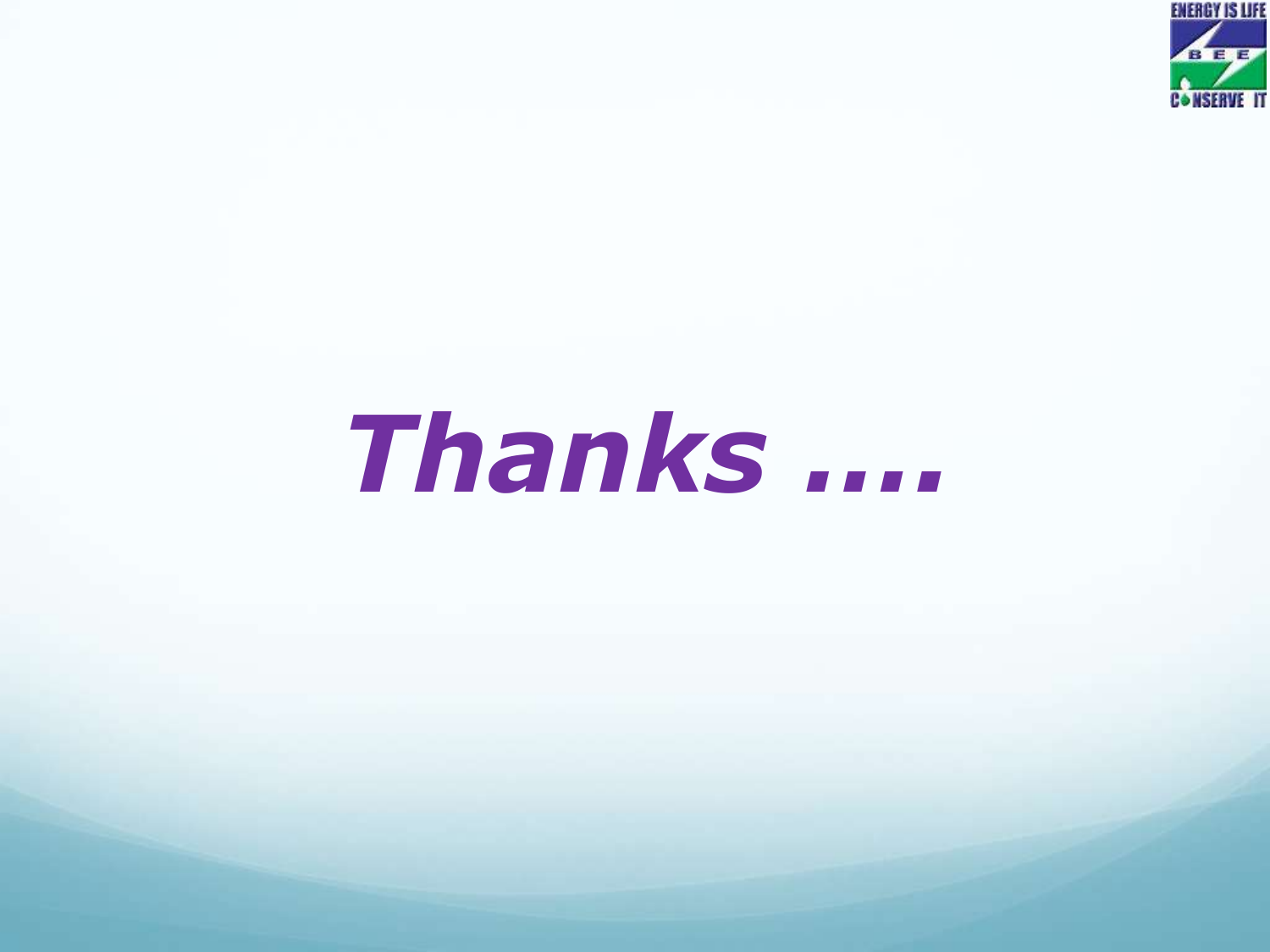### Mission Goals

- Market-based approaches to unlock energy efficiency opportunities, estimated to be about Rs. 74,000 Crores
- By 2014-15:
	- Annual fuel savings in excess of 23 million toe
	- Cumulative avoided electricity capacity addition of 19,000 MW
	- $\bullet$  CO<sub>2</sub> emission mitigation of 98 million tons per year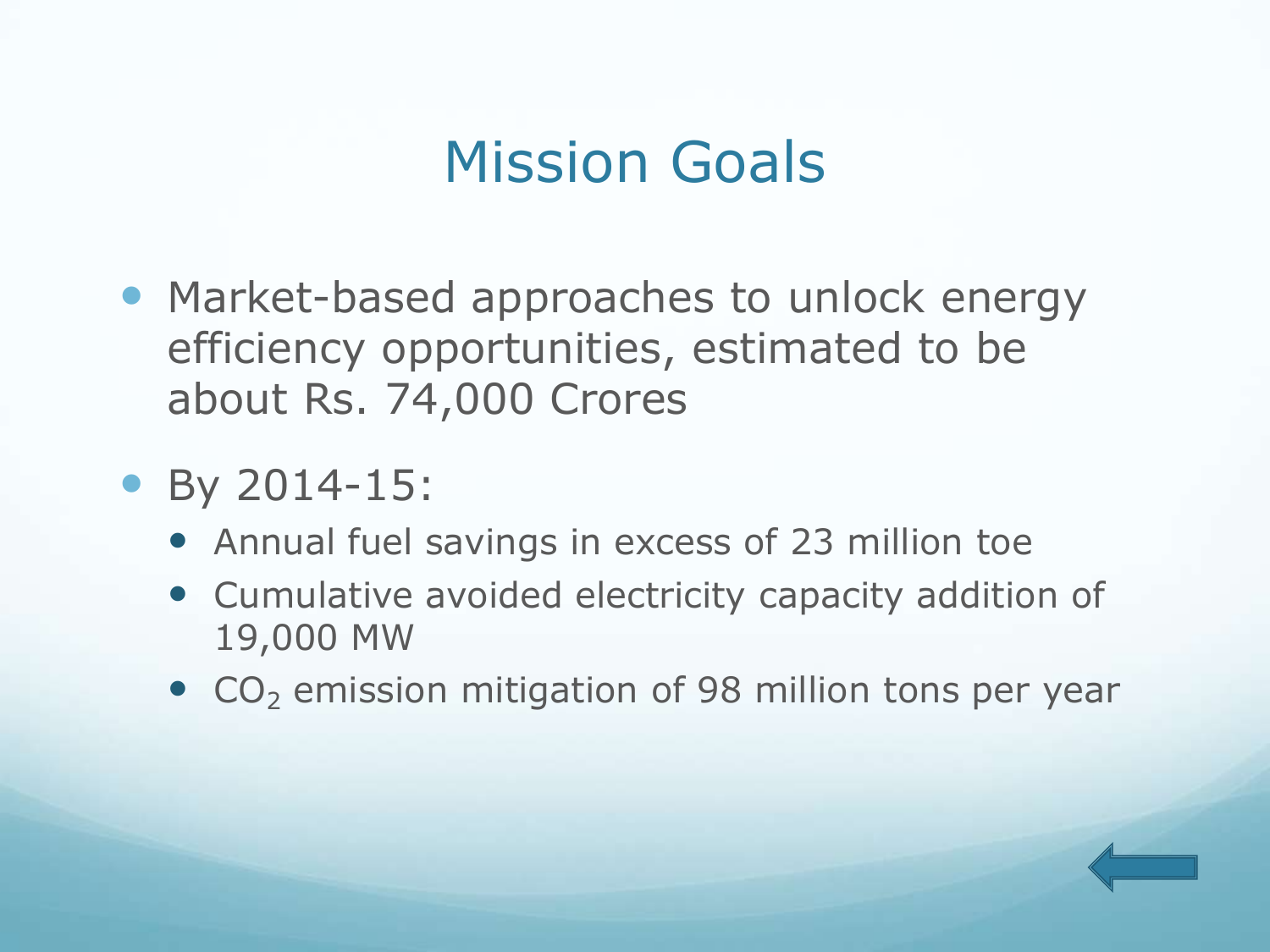#### **List of DCs**

| <b>Industry Sector</b> | <b>Annual Energy</b><br><b>Consumption Norm to be</b><br>DC (mtoe) | <b>No. of Identified DCs</b> |
|------------------------|--------------------------------------------------------------------|------------------------------|
| Aluminum               | 7500                                                               | 10                           |
| Cement                 | 30000                                                              | 82                           |
| Chlor-Alkali           | 12000                                                              | 22                           |
| Fertilizer             | 30000                                                              | 29                           |
| Pulp & Paper           | 30000                                                              | 31                           |
| Power                  | 30000                                                              | 142                          |
| Iron & Steel           | 30000                                                              | 76                           |
| <b>Textiles</b>        | 3000                                                               | 85                           |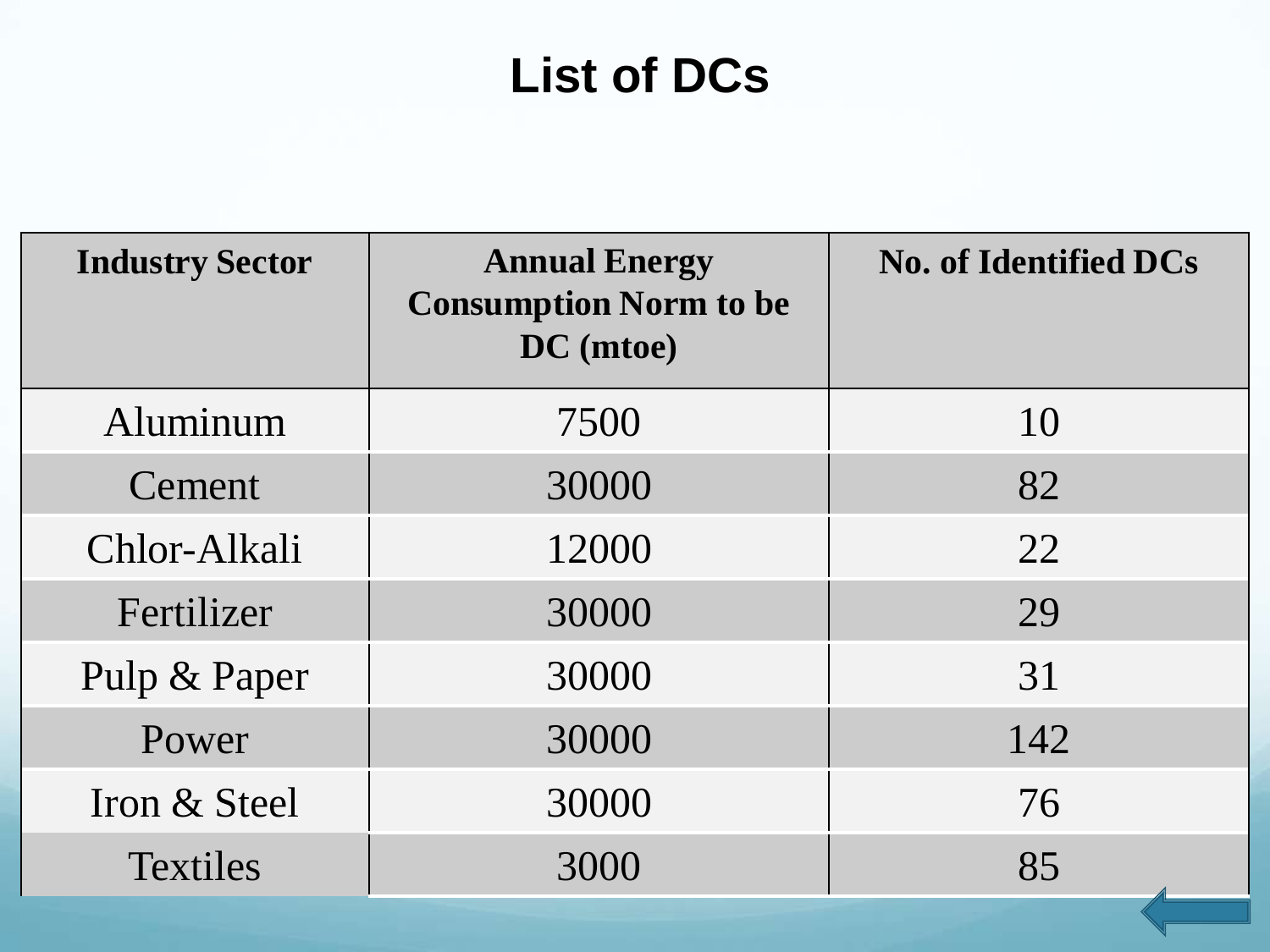# Target in PAT

Target is defined as the % reduction of 'Specific Energy Consumption (SEC)' from Baseline value.

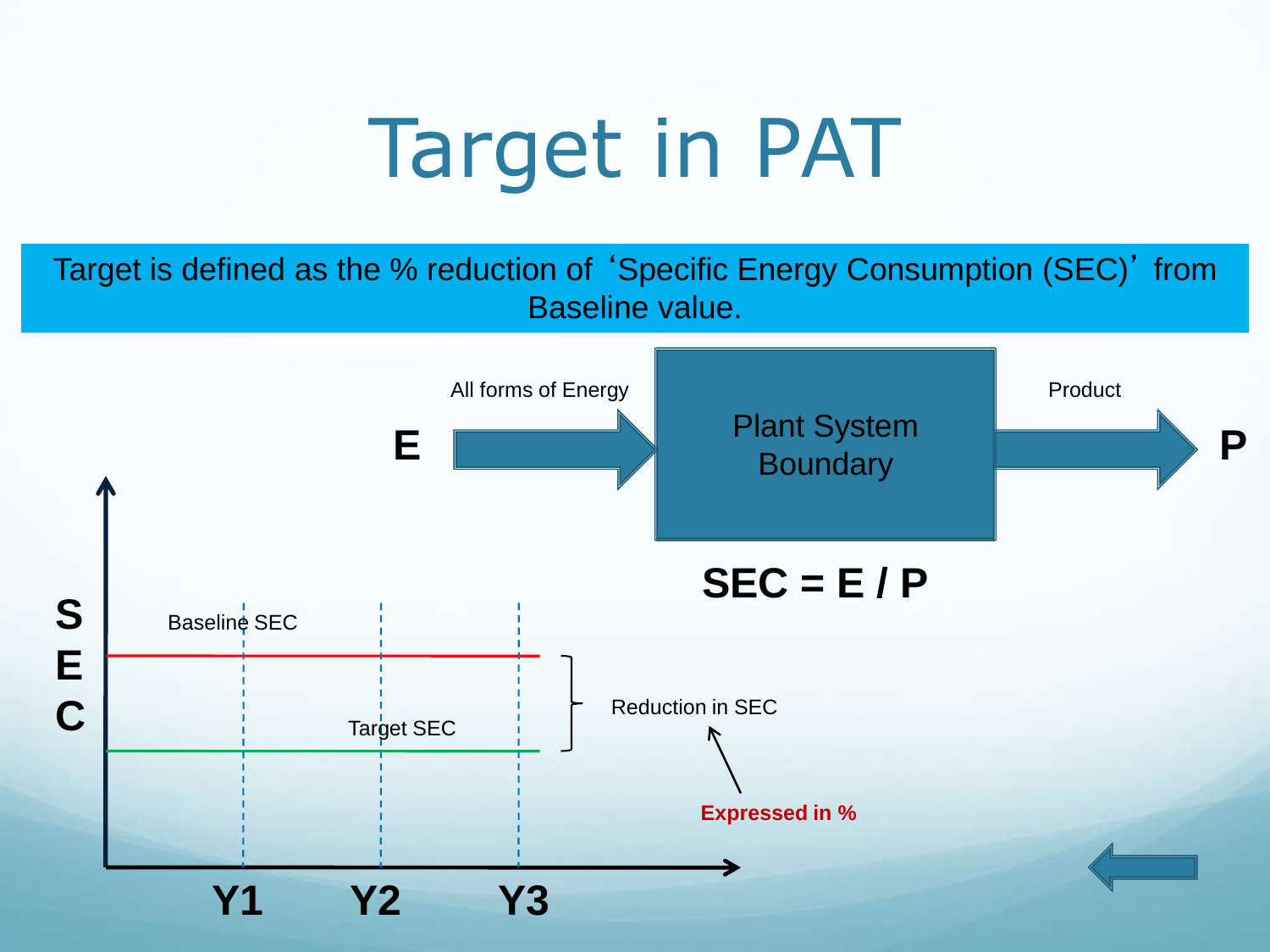Energy Management Action Network(EMAK) 3 rd Workshop in Guilin, China November 15, 2011

"Sharing Best Energy Management Practices in Industry"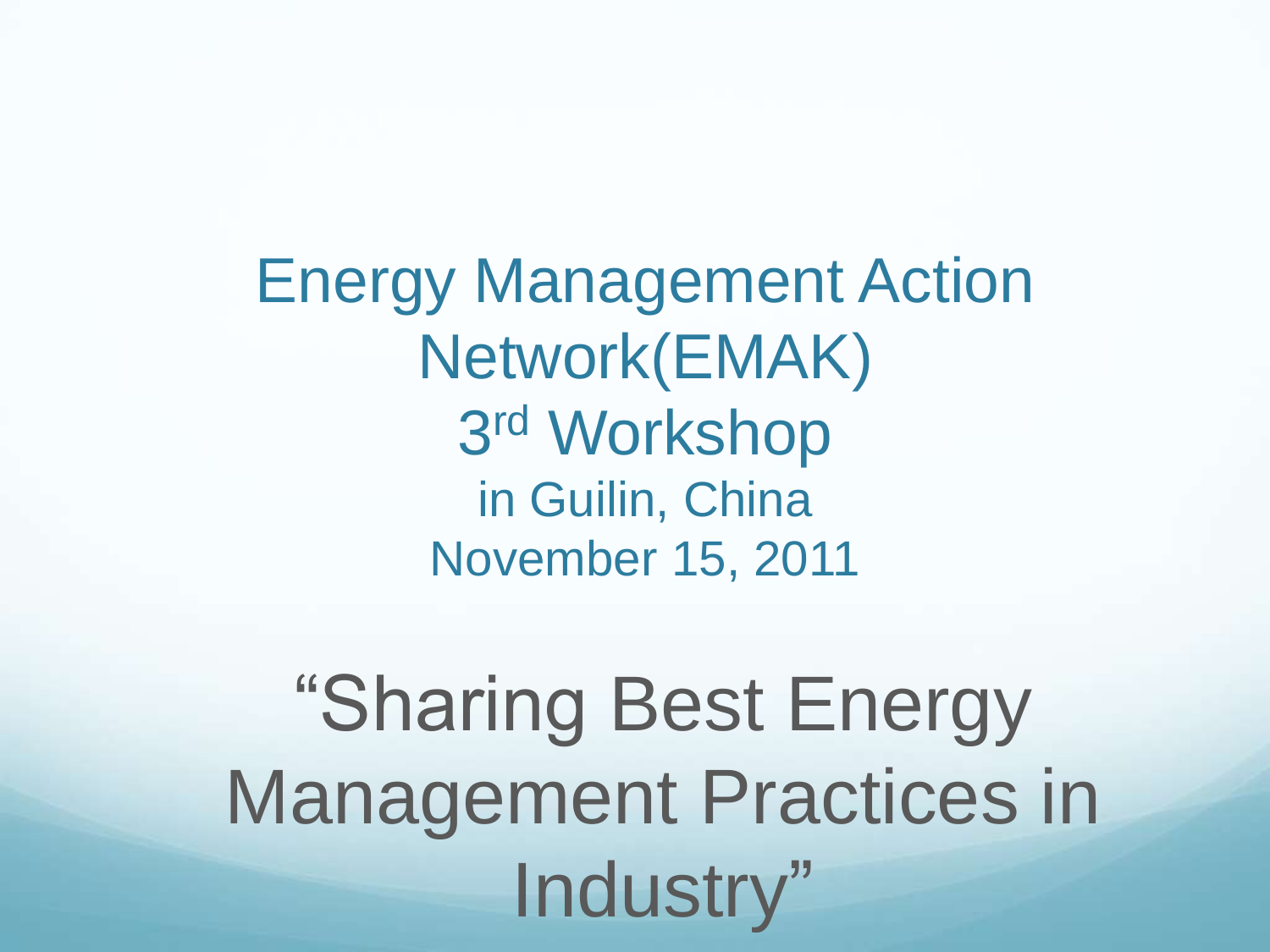#### **Sectoral studies by BEE on** '*Setting Up of Sectoral Bandwidth for DCs*' **have revealed the impact on SEC due to above diversities**

| No. of DCs | <b>Range of SEC</b>   |
|------------|-----------------------|
| 145        | 1740 - 4028 Kcal/kwh  |
| 65         | $0.052 - 0.112$ toe/t |
| 80         | $0.02 - 14.75$ toe/t  |
| 28         | 2.68 - 16.89 toe/t    |
| 10         | $0.183 - 6.405$ toe/t |
| 31         | $0.215 - 1.57$ toe/t  |
| 85         | $0.01 - 7.8$ toe/t    |
| 18         | $0.194 - 1.833$ toe/t |

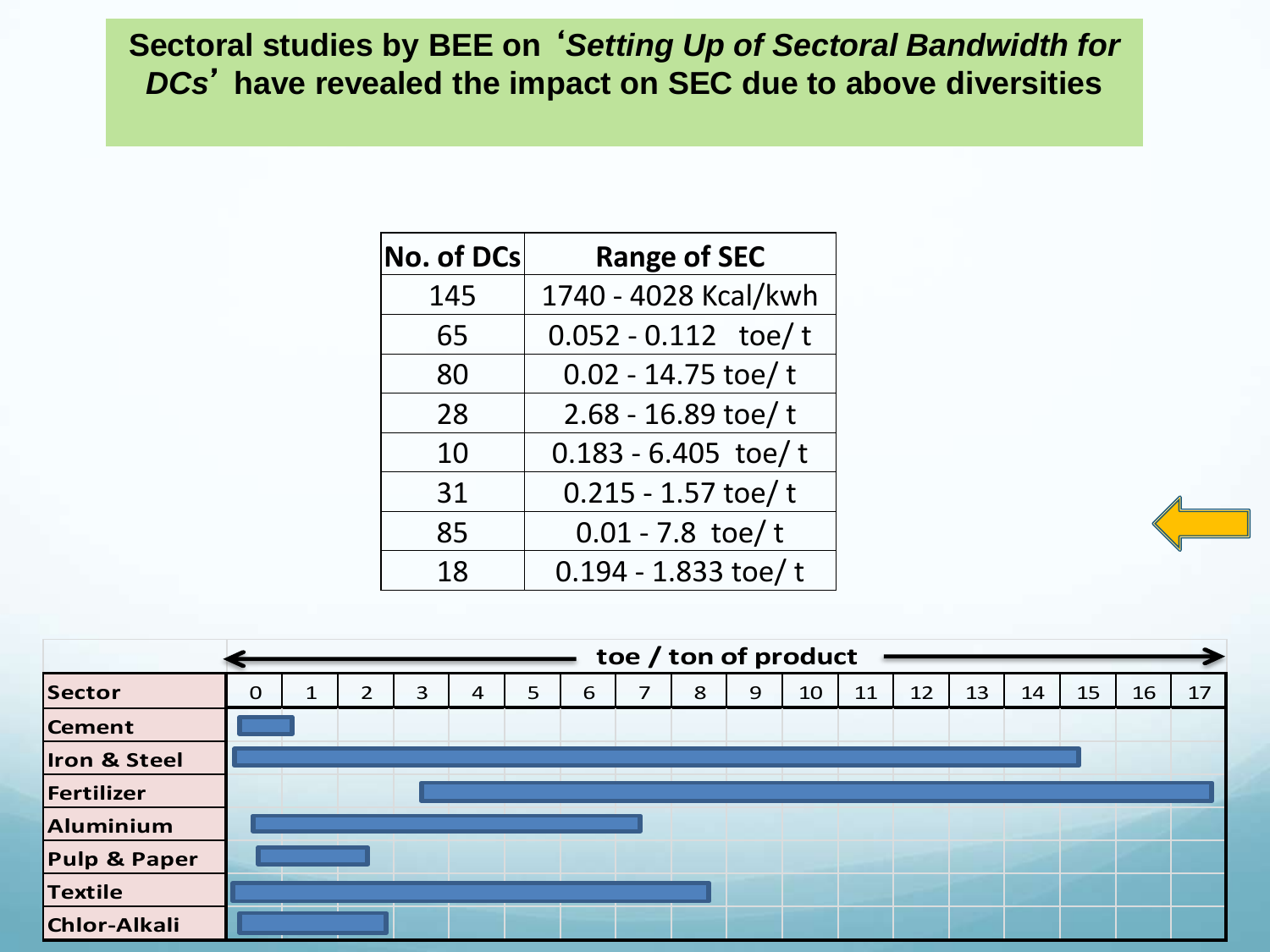### **Reasons for Large Energy Usage Bandwidth**



The energy usage pattern varies widely in industries of a particular sector due to various **diversities** like

- -Scale of Production (Installed Capacities)
- Use of Raw Material
- Process Technology
- Vintage
- O & M Practices
- Type of Product Output etc.

|    | <b>Factors of Diversity</b>       | <b>Most Affected Sectors</b>                   |
|----|-----------------------------------|------------------------------------------------|
| a) | <b>Raw Material Input</b>         | Pulp & Paper, Fertilizer, Power Plant, Textile |
|    | a) Quality of Raw Material / Fuel | All sectors                                    |
| a) | Process & Technology              | Aluminium, Iron & steel, Chlor-Alkali, Paper   |
|    | a) Final Product output           | Textile, Iron & Steel, Aluminium               |
| a) | Vintage                           | <b>All Sectors</b>                             |
| a) | <b>Capacity Utililization</b>     | All sectors                                    |